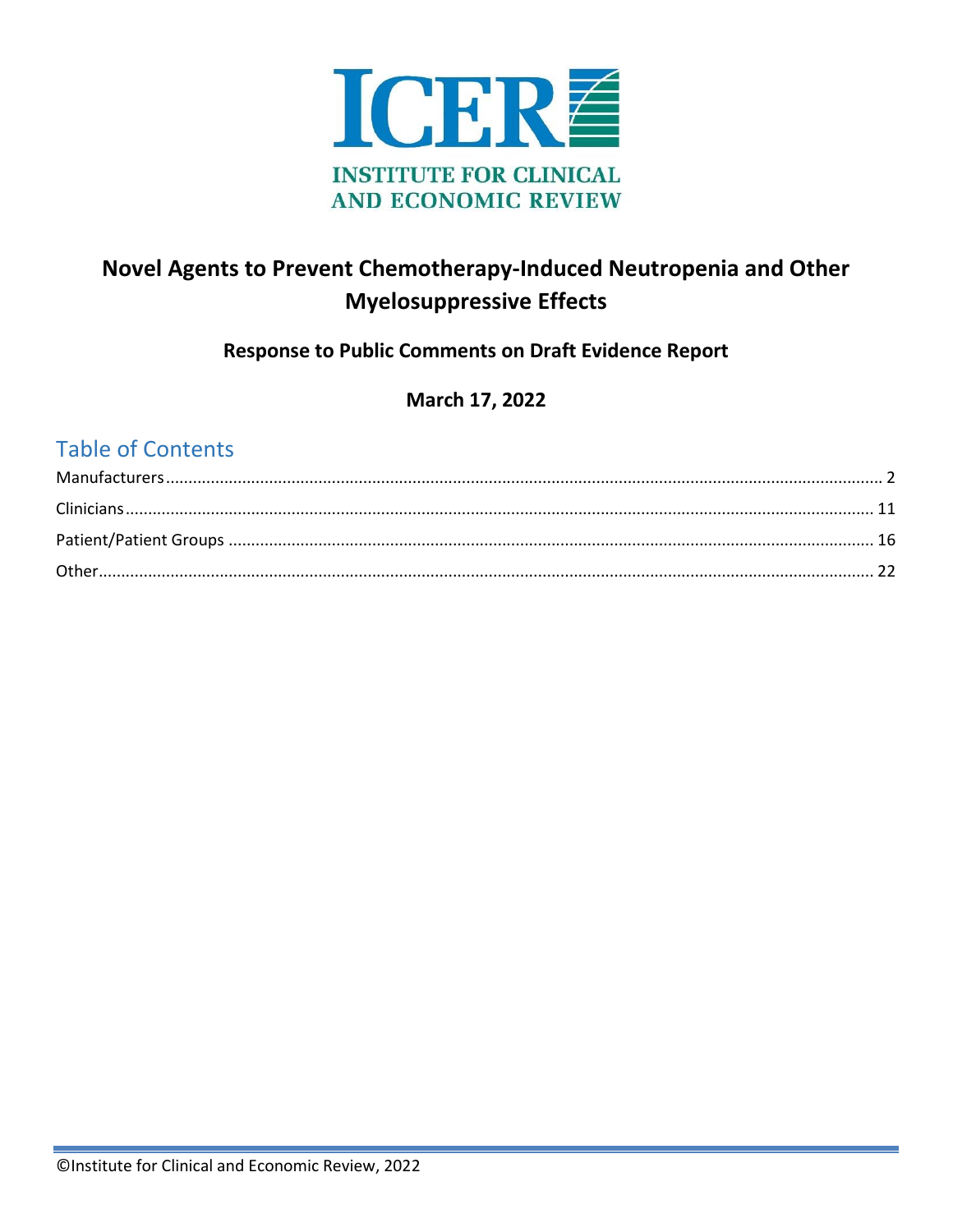<span id="page-1-0"></span>

| $\pmb{\sharp}$ | <b>Comment</b>                                                                                                                                                                                                                                                                                                                                                                                                                                                                                                                                                                                                                                                                                                                                                                                                                                                                                                                                                                                | <b>ICER Response</b>                                                                                                                                                                                                                                                                                               |
|----------------|-----------------------------------------------------------------------------------------------------------------------------------------------------------------------------------------------------------------------------------------------------------------------------------------------------------------------------------------------------------------------------------------------------------------------------------------------------------------------------------------------------------------------------------------------------------------------------------------------------------------------------------------------------------------------------------------------------------------------------------------------------------------------------------------------------------------------------------------------------------------------------------------------------------------------------------------------------------------------------------------------|--------------------------------------------------------------------------------------------------------------------------------------------------------------------------------------------------------------------------------------------------------------------------------------------------------------------|
|                | <b>Manufacturers</b>                                                                                                                                                                                                                                                                                                                                                                                                                                                                                                                                                                                                                                                                                                                                                                                                                                                                                                                                                                          |                                                                                                                                                                                                                                                                                                                    |
| Amgen          |                                                                                                                                                                                                                                                                                                                                                                                                                                                                                                                                                                                                                                                                                                                                                                                                                                                                                                                                                                                               |                                                                                                                                                                                                                                                                                                                    |
| 1.             | The device failure rate is over-estimated, which misaligns with the available<br>evidence and underrepresents the value of Neulasta.<br>We request that ICER amend the Neulasta® Onpro® device failure rate<br>$\bullet$<br>to <1% based on review of 30,000 devices used in the real world - data                                                                                                                                                                                                                                                                                                                                                                                                                                                                                                                                                                                                                                                                                            | Thank you for the additional information regarding the Onpro<br>failure rate. We look forward to seeing the published data.<br>Our results come from a peer reviewed paper that<br>summarized published failure rates. We did not feel that it<br>was necessary to update the text. Importantly, it is not part of |
|                | that Amgen has submitted to a health authority and for presentation at<br>scientific congresses.                                                                                                                                                                                                                                                                                                                                                                                                                                                                                                                                                                                                                                                                                                                                                                                                                                                                                              | the modeling and does not impact our assessment of the net<br>health benefit and cost effectiveness of the drugs that are the<br>focus of the review.                                                                                                                                                              |
|                | The Neulasta <sup>®</sup> Onpro <sup>®</sup> device offers a convenient option for the crucial next-<br>day delivery of pegfilgrastim. The upper bound device failure rate cited in<br>ICER's Draft Evidence Report (6.9% of cycles) is taken from a study with a very<br>low sample size in which Townley et al. reported 4 of the 58 patients (where<br>only 2 of the failures can be directly attributable to the Onpro® device)<br>experienced a failure of the device in one cycle without providing the number of<br>total cycles. Given that patients receive multiple cycles with a new device in<br>each cycle, this per patient failure rate overestimates the incidence of device<br>failure. Several other sources suggest an even lower likelihood of device failure,<br>ranging from 0.1% to 1.92%.<br>Recently Amgen evaluated data from over 33K Onpro <sup>®</sup> devices used in the real<br>world, which reaffirms the consistent reliability of the device. We recommend |                                                                                                                                                                                                                                                                                                                    |
|                | ICER update its comments regarding the reliability of the device as the data<br>unequivocally demonstrate that in >98% of cases, pegfilgrastim is successfully<br>administered. These data were submitted to ICER as 'Academic in Confidence'<br>as they were also submitted to a health authority and accepted for presentation<br>at an upcoming 2022 scientific conference                                                                                                                                                                                                                                                                                                                                                                                                                                                                                                                                                                                                                 |                                                                                                                                                                                                                                                                                                                    |
| 2.             | The FDA CRL, after a thorough evaluation of the submission, offer ICER the<br>opportunity to re-assess its comparative clinical benefit rating and anchor to<br>the current information available.<br>We request that ICER adjust the rating to "Insufficient", until additional<br>data are available.                                                                                                                                                                                                                                                                                                                                                                                                                                                                                                                                                                                                                                                                                       | Thank you for the suggestion. We considered the FDA<br>determination and after discussion with our full team, we<br>continue to feel that the available evidence for plinabulin is<br>consistent with a C++ rating.                                                                                                |
|                |                                                                                                                                                                                                                                                                                                                                                                                                                                                                                                                                                                                                                                                                                                                                                                                                                                                                                                                                                                                               |                                                                                                                                                                                                                                                                                                                    |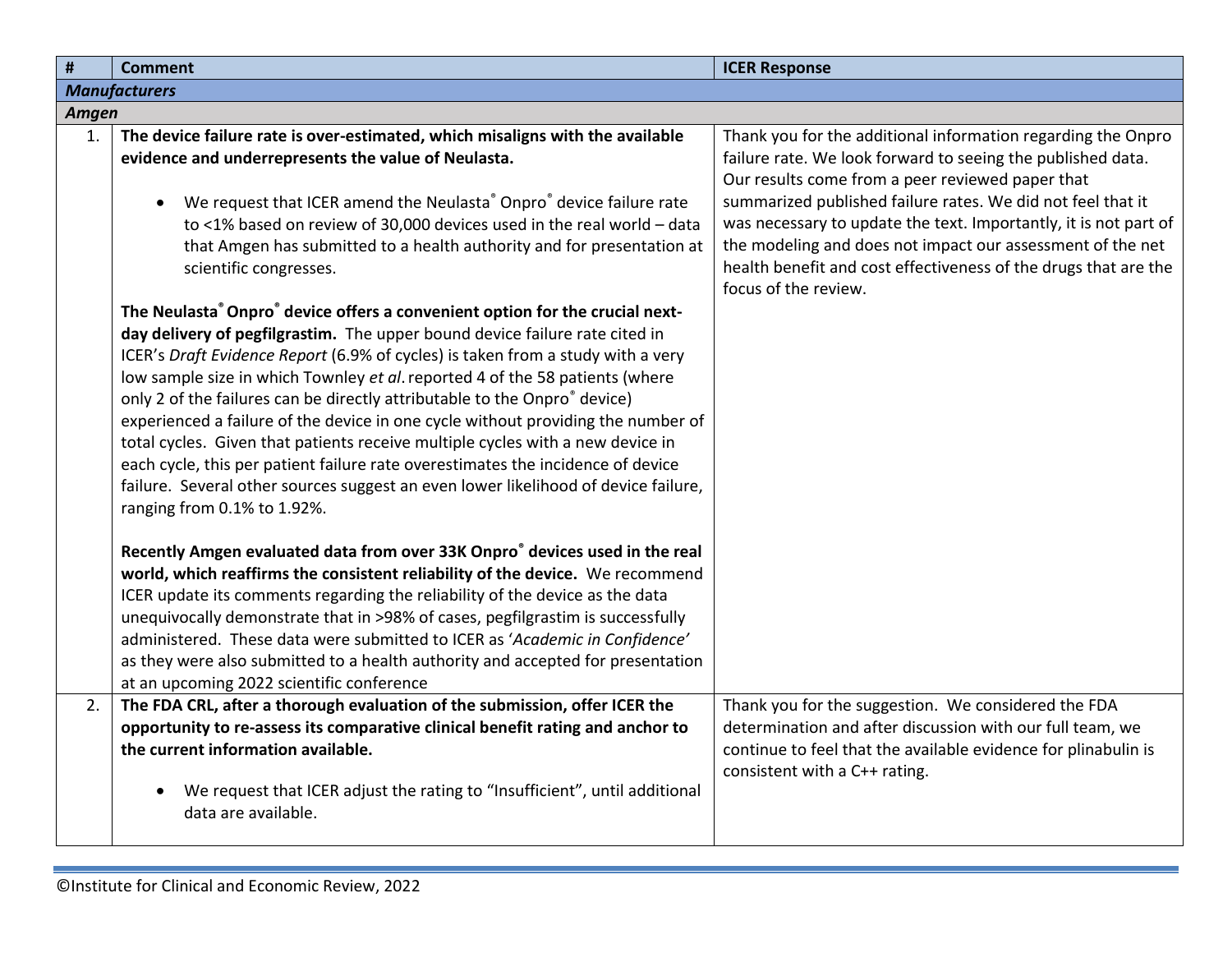|    | ICER's draft report should align with the FDA's recent determination that data      |                                                               |
|----|-------------------------------------------------------------------------------------|---------------------------------------------------------------|
|    | for plinabulin was "not sufficiently robust to demonstrate benefit." The            |                                                               |
|    | insufficiency of data for plinabulin warrants a rating of "I" rather than "C++,"    |                                                               |
|    | which should be reserved for treatments with more definitive clinical               |                                                               |
|    | advantages and complete evidence package. As ICER has indicated, key data           |                                                               |
|    | points are not yet available for plinabulin, which, in addition to the completed    |                                                               |
|    | trials' small sample sizes, plinabulin's trials add considerable uncertainty to the |                                                               |
|    | clinical and economic assessment. In the interest of safeguarding the reliability   |                                                               |
|    | and consistency of assessments, this is an opportunity for ICER to follow its own   |                                                               |
|    | framework with a rating that acknowledges additional evidence is needed             |                                                               |
|    | regarding the very indication under assessment and update it when more              |                                                               |
|    | evidence is available.                                                              |                                                               |
| 3. | Based on ICER's framework conditions of transparency and use of robust              | We acknowledge that individual payers and health systems      |
|    | evidence, we recommend ICER eliminate the facility markup scenario analysis         | have negotiated reimbursement for G-CSF which may be          |
|    | as it was developed from a non-transparent, non-public, and undefined               | different than in the base case (ASP) and the G-CSF markup    |
|    | source, and lacks face validity.                                                    | scenario. During the course of this evaluation, we heard from |
|    |                                                                                     | payer stakeholders that a higher markup reflects what at      |
|    | Amgen has appropriately reduced Neulasta® prices to remain competitive and          | least some payers see as a reasonable scenario to include     |
|    | to maximize patient access, providing savings to the healthcare system and          | from the health system perspective. This estimate reflects    |
|    | making it the most affordable product in its class. ICER assigned a 2.5x markup     | actual data received for G-CSF products. It is not clear what |
|    | for Neulasta® and Neulasta® Onpro® in its granulocyte colony-stimulating factor     | will happen with the new products, but including a markup     |
|    | (G-CSF) facility markup scenario analysis, however, net reimbursement rates         | on these would be conjecture at this point.                   |
|    | and net acquisition costs of Neulasta and Neulasta® Onpro® have declined            |                                                               |
|    | making Neulasta® the lowest priced long-acting G-CSF as evidenced by the CMS        |                                                               |
|    | payment limit for Q1'22. In the period between Q3 2018 and Q2 2020 the              |                                                               |
|    | average selling price (ASP) of Neulasta® fell by 16%.                               |                                                               |
|    |                                                                                     |                                                               |
|    | In prior assessments, multiple manufacturers have expressed concerns about          |                                                               |
|    | the inclusion of a markup in the model because not every institution                |                                                               |
|    | negotiates markups. While we understand that payers may allow amounts for           |                                                               |
|    | claims above ASP, these are not fixed. Within an institution, a markup differs      |                                                               |
|    | between patients as they are based on payer-specific contracts and                  |                                                               |
|    | negotiations, complicating broad generalizations. We echo those prior               |                                                               |
|    | comments here: Amgen does not set, control nor have any input into a facility       |                                                               |
|    | markup. Additionally, as ICER indicates, the scenario in which the markup is        |                                                               |
|    | applied, has little impact on the assessment of plinabulin. It is reasonable to     |                                                               |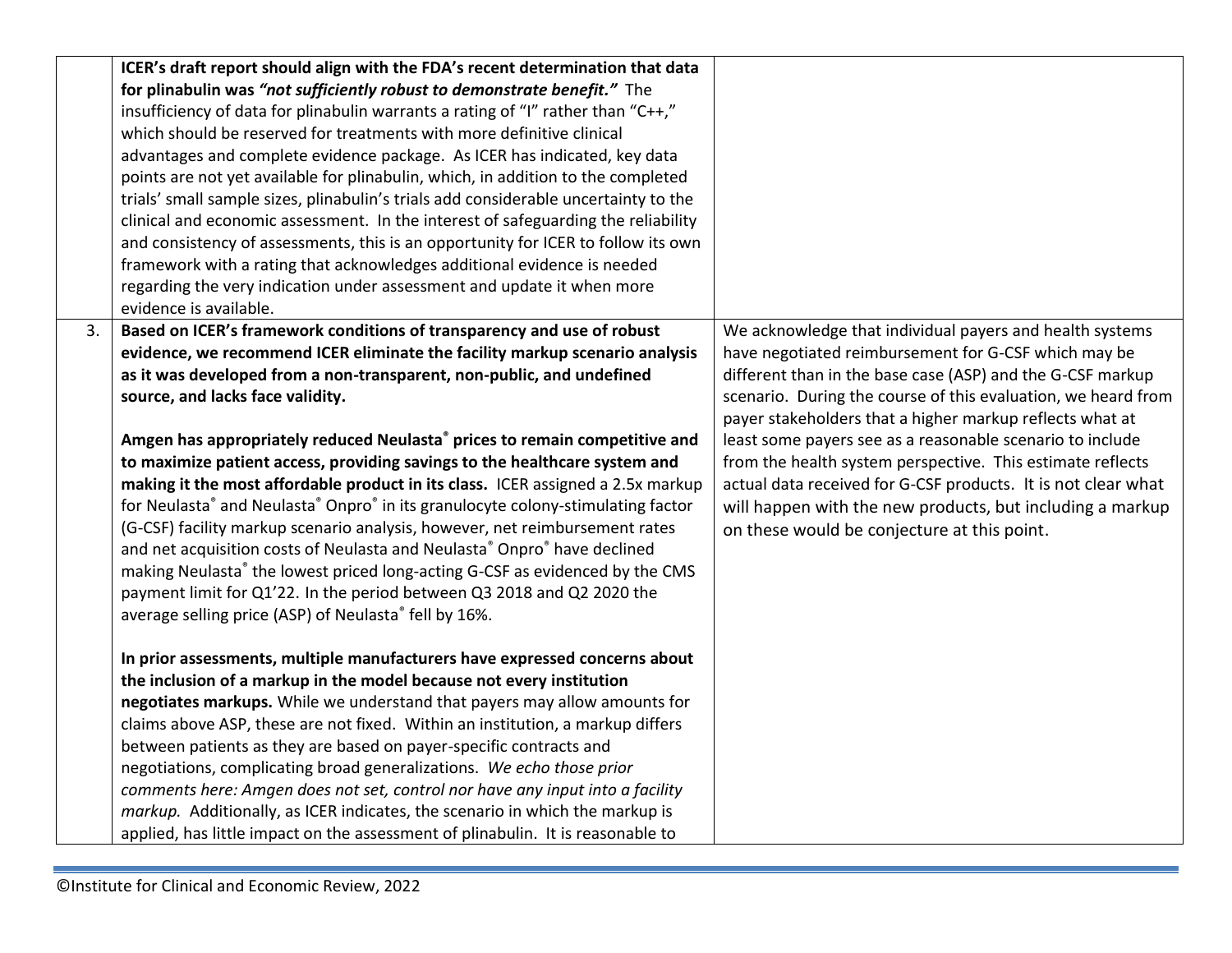|    | assume that markups are not solely applied to the G-CSF class and at least some                          |                                                                |
|----|----------------------------------------------------------------------------------------------------------|----------------------------------------------------------------|
|    | facilities would negotiate a markup for novel and/or reference therapies,                                |                                                                |
|    | including plinabulin and trilaciclib. It is unreasonable to apply fees to G-CSFs                         |                                                                |
|    | without also doing so for the interventions of interest: as infusible products,                          |                                                                |
|    | these would be significantly more expensive to administer than a subcutaneous                            |                                                                |
|    | Neulasta <sup>®</sup> Onpro <sup>®</sup> injection. Although, we appreciate ICER's interest in capturing |                                                                |
|    | the total cost to the healthcare system, there is no clarity nor uniform                                 |                                                                |
|    | application in this input, therefore given the uncertainty introduced and the                            |                                                                |
|    | limited impact, Amgen strongly recommends the exclusion of the markup                                    |                                                                |
|    | scenario analysis. If a markup fee scenario analysis must be included, a range                           |                                                                |
|    | comprising the highest and lowest markups should be applied and this range                               |                                                                |
|    | should be applied to all products including trilaciclib and plinabulin.                                  |                                                                |
|    | <b>G1 Therapeutics</b>                                                                                   |                                                                |
| 1. | The characterization of the safety profile associated with trilaciclib is                                | Thank you for your comment. We respectfully disagree. We       |
|    | inaccurately represented in the report. The focus should be on appropriate                               | believe that death, hospitalizations, and SAEs are some of the |
|    | and clinically relevant metrics. G1 offers additional data to help clarify the                           | most important outcomes to patients with cancer undergoing     |
|    | substantial benefit of trilaciclib.                                                                      | chemotherapy. They matter to patients and potentially          |
|    |                                                                                                          | capture unmeasured adverse effects of the novel therapy.       |
|    | In the draft report, ICER appropriately acknowledges that treatment with                                 |                                                                |
|    | trilaciclib is associated with reductions in risks of developing severe neutropenia                      |                                                                |
|    | (92% reduction), severe anemia (50%), and severe thrombocytopenia (56%) in                               |                                                                |
|    | Table 3.4. However, ICER noted confusion related to all-cause hospitalization                            |                                                                |
|    | and adverse event (AE) rates associated with trilaciclib. Specifically, ICER noted                       |                                                                |
|    | that "these benefits did not translate into a reduction in the risk for total                            |                                                                |
|    | hospitalizations, serious AEs (SAEs) or deaths due to AEs (all nominally higher in                       |                                                                |
|    | the trilaciclib group)" on page ES1 and ES2 of the draft report.                                         |                                                                |
|    | These metrics (i.e., total hospitalization, SAE, death due to AEs) are not<br>$\bullet$                  |                                                                |
|    | appropriate for the main evaluation of trilaciclib, as they do not reflect                               |                                                                |
|    | excess events attributable to trilaciclib. Trilaciclib is indicated to reduce                            |                                                                |
|    | chemotherapy-induced myelosuppression (CIM) and thus should only be                                      |                                                                |
|    | expected to impact CIM/sepsis-related hospitalizations. Trilaciclib                                      |                                                                |
|    | should not be expected to reduce all-cause hospitalizations such as                                      |                                                                |
|    | those attributable to advanced disease status of small cell lung cancer or                               |                                                                |
|    | comorbidities, e.g., those associated with chronic smoking, a known risk                                 |                                                                |
|    | factor for small cell lung cancer.                                                                       |                                                                |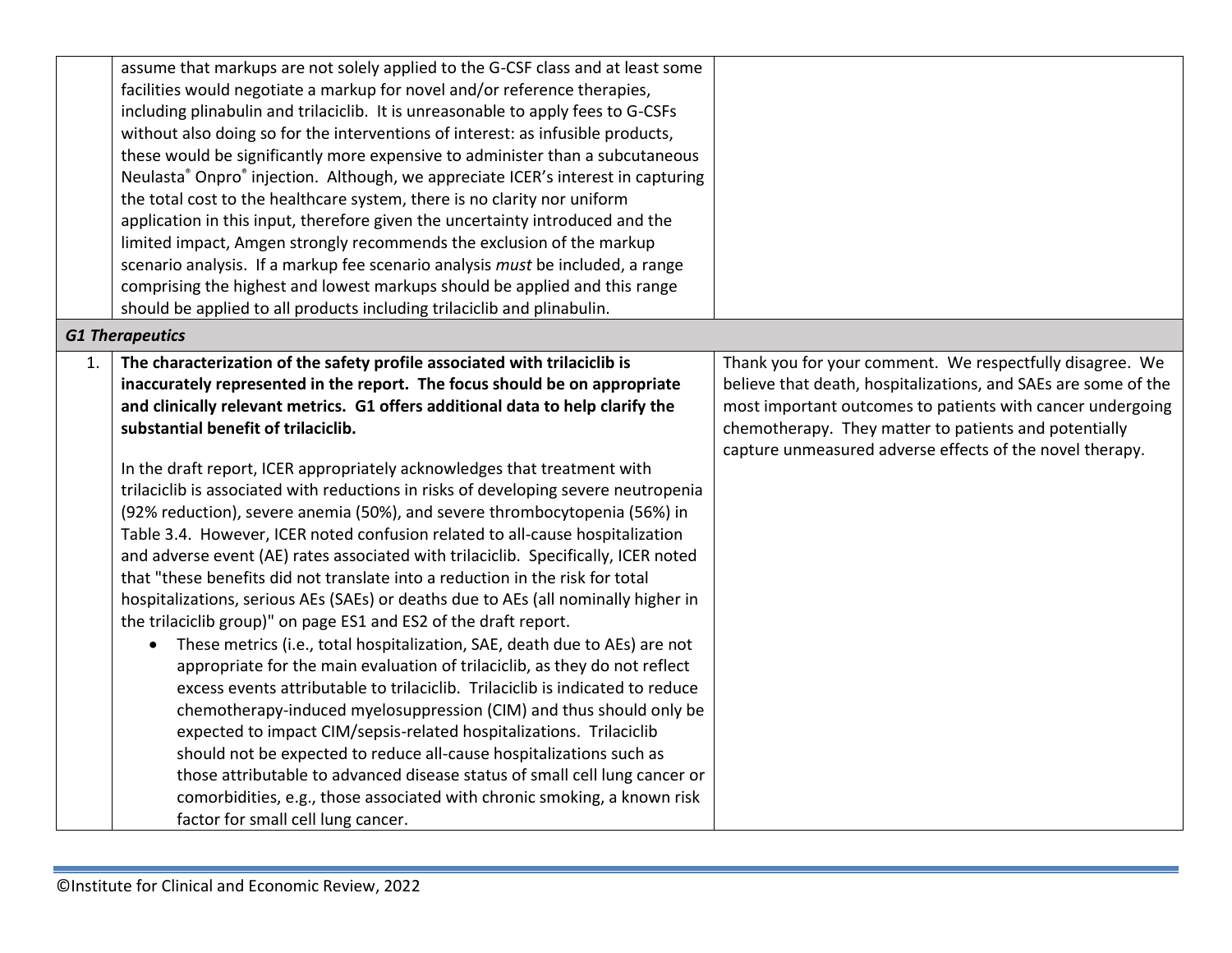| 2. | $\bullet$ | The SAE data referenced in the draft report are from a pooled analysis<br>of 3 trials with different chemotherapy backbones in different lines of<br>therapy.(Weiss, Goldschmidt et al. 2021) Results from each individual<br>trial (Appendix Table 1) showed that the observed difference between<br>the trilaciclib and placebo groups in the % of patients with SAE is<br>primarily from one study (2L, G1T28-03). In this study, prognostic factors<br>for survival were not balanced between the two arms. This was noted in<br>the discussion section of the G1T28-03 publication. More patients in the<br>trilaciclib arm had 4-5 prognostic factors, and fewer patients in that arm<br>had 0-1 prognostic factors, when compared with the placebo arm<br>(Appendix Table 2). This imbalance is likely unfavorable to trilaciclib for                                                                                                                                                                                                                                                                                                                                                                                       | Thank you for the feedback. Since all three trials were<br>randomized, we feel that the pooled data in the cited<br>publication represent a fair assessment of the adverse events<br>compared with placebo.                         |
|----|-----------|------------------------------------------------------------------------------------------------------------------------------------------------------------------------------------------------------------------------------------------------------------------------------------------------------------------------------------------------------------------------------------------------------------------------------------------------------------------------------------------------------------------------------------------------------------------------------------------------------------------------------------------------------------------------------------------------------------------------------------------------------------------------------------------------------------------------------------------------------------------------------------------------------------------------------------------------------------------------------------------------------------------------------------------------------------------------------------------------------------------------------------------------------------------------------------------------------------------------------------|-------------------------------------------------------------------------------------------------------------------------------------------------------------------------------------------------------------------------------------|
| 3. | $\bullet$ | both survival and AEs, as the trilaciclib patients were notably more frail.<br>Although the proportion of patients who experienced all-cause                                                                                                                                                                                                                                                                                                                                                                                                                                                                                                                                                                                                                                                                                                                                                                                                                                                                                                                                                                                                                                                                                       | Thank you for that clarification. We agree and have added                                                                                                                                                                           |
|    |           | hospitalizations may be similar or nominally higher in the trilaciclib<br>group, the incidence of hospitalizations per cycle was lower. The<br>numbers of total and CIM-related hospitalizations per 100 cycles of<br>treatment were consistently lower across individual trilaciclib studies<br>and pooled analyses. Patients receiving placebo experienced more<br>recurring hospitalizations than those receiving trilaciclib. This event-<br>level metric is more accurate and clinically far more relevant (Appendix<br>Table 3) than the patient-level metric.<br>ICER notes that AE-related mortality was not lower in the trilaciclib<br>group across the three studies. However, the difference is primarily<br>noted in the G1T28-03 study (Appendix Table 4), and the prognostic<br>factors for survival were not balanced between the two arms in this<br>study as mentioned above. None of these deaths were deemed<br>attributable to trilaciclib by investigators (details submitted to ICER in<br>confidence). Furthermore, the limited life expectancy of the ES-SCLC<br>population, the high severity of disease, the use of highly toxic<br>chemotherapy, and the relatively low numbers of events make it less | the sentence "However, the rate of hospitalizations was<br>lower in the trilaciclib group (7.9 per 100 cycles versus 15 per<br>100 cycles) suggesting that some patients in the placebo<br>group were hospitalized multiple times." |
| 4. |           | appropriate to use this measure to evaluate trilaciclib.<br>The clinical evidence rating for trilaciclib should be changed to A, due to the                                                                                                                                                                                                                                                                                                                                                                                                                                                                                                                                                                                                                                                                                                                                                                                                                                                                                                                                                                                                                                                                                        | Thank you for describing your judgement about the evidence                                                                                                                                                                          |
|    |           | high certainty of the evidence and substantial benefit.                                                                                                                                                                                                                                                                                                                                                                                                                                                                                                                                                                                                                                                                                                                                                                                                                                                                                                                                                                                                                                                                                                                                                                            | rating. Given that ES-SCLC has an extremely high mortality                                                                                                                                                                          |
|    | $\bullet$ | The current clinical evidence rating does not adequately capture the                                                                                                                                                                                                                                                                                                                                                                                                                                                                                                                                                                                                                                                                                                                                                                                                                                                                                                                                                                                                                                                                                                                                                               | (see Kaplan Meier curves for mortality, particularly in the                                                                                                                                                                         |
|    |           | value or clinical benefit of trilaciclib. G1 has offered additional data and                                                                                                                                                                                                                                                                                                                                                                                                                                                                                                                                                                                                                                                                                                                                                                                                                                                                                                                                                                                                                                                                                                                                                       | paper presenting pooled data), we would typically want to                                                                                                                                                                           |
|    |           | clarity on relevant metrics for assessment of benefit in point 1 above.                                                                                                                                                                                                                                                                                                                                                                                                                                                                                                                                                                                                                                                                                                                                                                                                                                                                                                                                                                                                                                                                                                                                                            | see a total mortality benefit to judge that the net health                                                                                                                                                                          |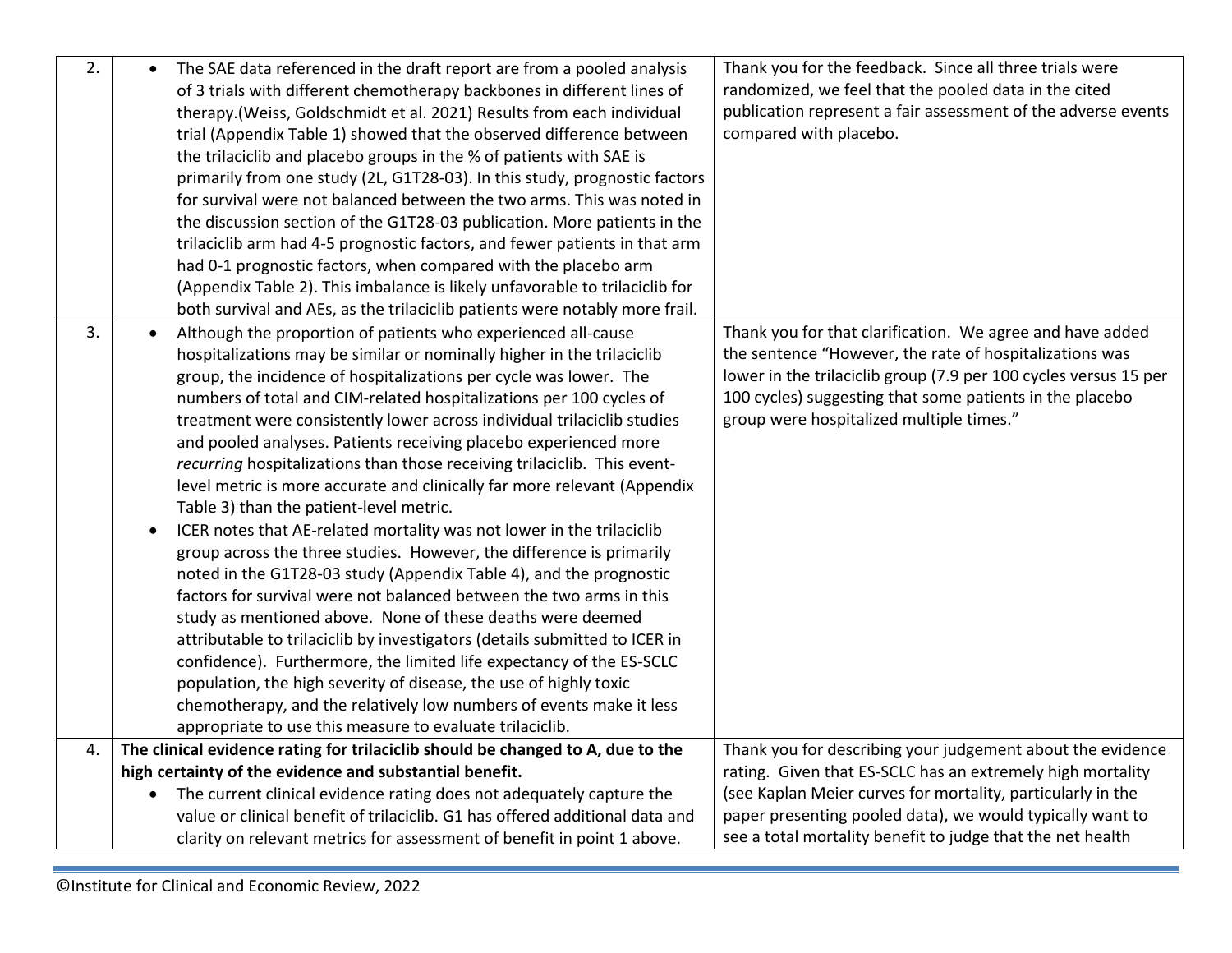|    | ES-SCLC is a highly fatal disease associated with significant morbidity<br>$\bullet$<br>and limited life expectancy.<br>There is no other available treatment that broadly mitigates<br>$\circ$<br>multilineage myelosuppressive effects and their corresponding<br>impact on patient wellbeing before chemotherapy damage occurs.<br>Trilaciclib was granted breakthrough therapy designation for ES-<br>$\circ$<br>SCLC in August 2019 by the US FDA, received priority review status<br>in August 2020, and was approved by the FDA in February 2021,<br>based on three Phase II randomized clinical trials. The accelerated<br>approval timeline underscores the unmet need for patients with ES-<br>SCLC.<br>Following approval, trilaciclib was included in two National<br>$\circ$<br>Comprehensive Cancer Network (NCCN) guidelines (hematopoietic<br>growth factors and small cell lung cancer) within 6 weeks of<br>approval.<br>A new technology add-on payment was granted by the Centers for<br>Medicare & Medicaid Services, where a substantial clinical benefit is one<br>of the criteria for evaluation.<br>G1 shared with ICER a recently conducted real world evidence study in<br>the process of being published (in confidence). The trilaciclib patient<br>group (n=21) demonstrated lower red blood cell and platelet<br>transfusions, lower G-CSF usage, and lower all-cause hospitalizations<br>within 21 days post chemotherapy initiation (none during day 8-16 post-<br>chemotherapy initiation). This additional data and evidence from the<br>real world should increase the appraised level of certainty, warranting | benefits are substantial. But as noted in the report, there is<br>not even a trend towards a mortality benefit. In addition,<br>with a small sample of randomized data and some<br>inconsistency in other measures of clinical benefit, we<br>continue to feel that a C+ rating is justified. |
|----|-----------------------------------------------------------------------------------------------------------------------------------------------------------------------------------------------------------------------------------------------------------------------------------------------------------------------------------------------------------------------------------------------------------------------------------------------------------------------------------------------------------------------------------------------------------------------------------------------------------------------------------------------------------------------------------------------------------------------------------------------------------------------------------------------------------------------------------------------------------------------------------------------------------------------------------------------------------------------------------------------------------------------------------------------------------------------------------------------------------------------------------------------------------------------------------------------------------------------------------------------------------------------------------------------------------------------------------------------------------------------------------------------------------------------------------------------------------------------------------------------------------------------------------------------------------------------------------------------------------------------------------------------------|-----------------------------------------------------------------------------------------------------------------------------------------------------------------------------------------------------------------------------------------------------------------------------------------------|
|    | an 'A' clinical evidence rating.                                                                                                                                                                                                                                                                                                                                                                                                                                                                                                                                                                                                                                                                                                                                                                                                                                                                                                                                                                                                                                                                                                                                                                                                                                                                                                                                                                                                                                                                                                                                                                                                                    |                                                                                                                                                                                                                                                                                               |
| 5. | Duration of the disutility impact from grade ≥3 myelosuppressive AEs is<br>underestimated in the draft report and should be applied to the whole 3-week<br>period.<br>The ICER model assumes that the disutility impact of grade $\geq$ 3 AEs is limited to<br>the period in which the AE is occurring. However, based on the following<br>considerations, it is appropriate to apply the disutility of a given AE for the<br>entirety of the 3-week cycle in which it occurs.<br>Health-related quality of life effects extend beyond the duration of an<br>$\bullet$<br>AE: Disutilities of grade ≥3 AEs in the ICER model were sourced from<br>vignette-based utility studies by Nafees 2008(Nafees, Stafford et al.                                                                                                                                                                                                                                                                                                                                                                                                                                                                                                                                                                                                                                                                                                                                                                                                                                                                                                                             | We thank G1 for bringing to our attention that the health<br>state utility estimates in Nafees 2008 and Tolley 2013 were<br>designed to describe a 3-week period. The model inputs have<br>been revised to reflect a decrement in utility lasting one full<br>cycle (21 days).                |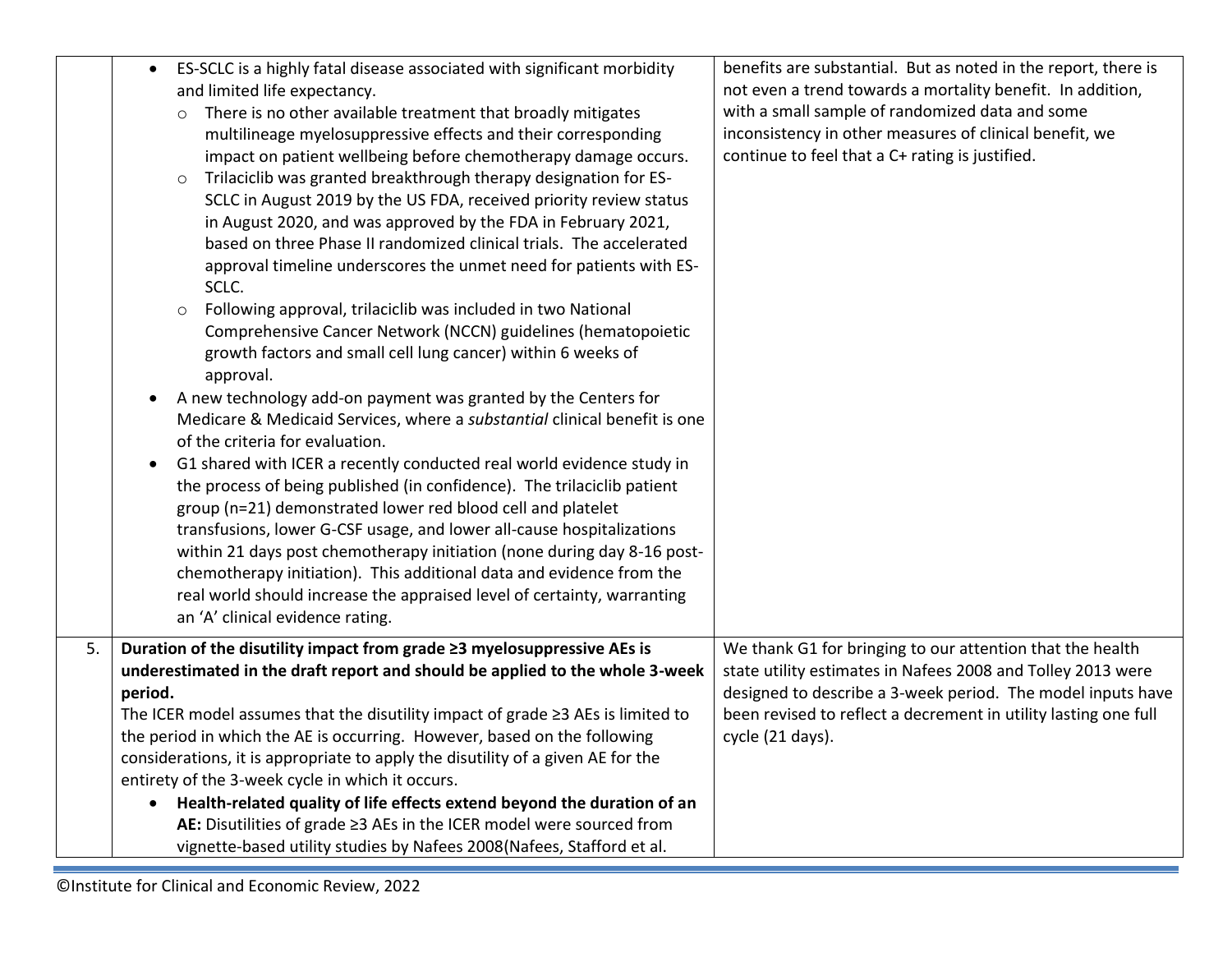2008) and Tolley 2013.(Tolley, Goad et al. 2013) In Nafees 2008(Nafees, Stafford et al. 2008), the authors state explicitly that the "health states were designed to describe a **three-week period**." Consistent with this intent, the descriptions of neutropenia and febrile neutropenia (FN) both include aspects of these AEs that would continue until the start of the next 3-week cycle (e.g., "You don't visit family and friends often because of the risk of infection", "You are at risk of it happening again following your next cycle of treatment"). The patient's impending risk of another AE episode extends to the beginning of the next 3-week treatment cycle—this is an inseparable part of the overall disutility impact, and it is therefore inconsistent to apply this AE disutility to a time increment smaller than a whole 3-week cycle.

- The vignette for thrombocytopenia in Tolley 2013 similarly describes ongoing lifestyle effects of the AE ("Due to the nose bleeds Joan has to spend half a day in hospital having a blood transfusion. This works for a while but the nose bleeds come back so she has to receive further transfusions once a week for the first 2 months of treatment"). As the model accounts for recurring AEs (i.e., a patient can have up to 1 AE of each type per 3-week cycle), the disutility of thrombocytopenia should be applied to a 3-week cycle per event.
- **FN disutility from Nafees 2008 represents disutility following (not during) FN:** In Nafees 2008, the vignette for FN described the FN-related hospitalization and mortality risk in the past tense ("You had a blood disorder which led to your being hospitalized for about 5 days with a fever and severe flu like symptoms. You received treatment because this blood disorder could have caused you to die within a few days of onset"). The vignette is otherwise written in present tense. The resulting estimate of FN disutility thus represents the disutility that applies in the aftermath of a FN hospitalization until the start of the next treatment cycle. This interpretation may explain why the disutility estimates for FN and non-febrile neutropenia were nearly equivalent, despite FN being more severe and life-threatening. Applying this post-FN disutility for a whole 3-week cycle would still be conservative, as the disutility experienced *during* the hospitalized portion of the cycle would presumably be even larger.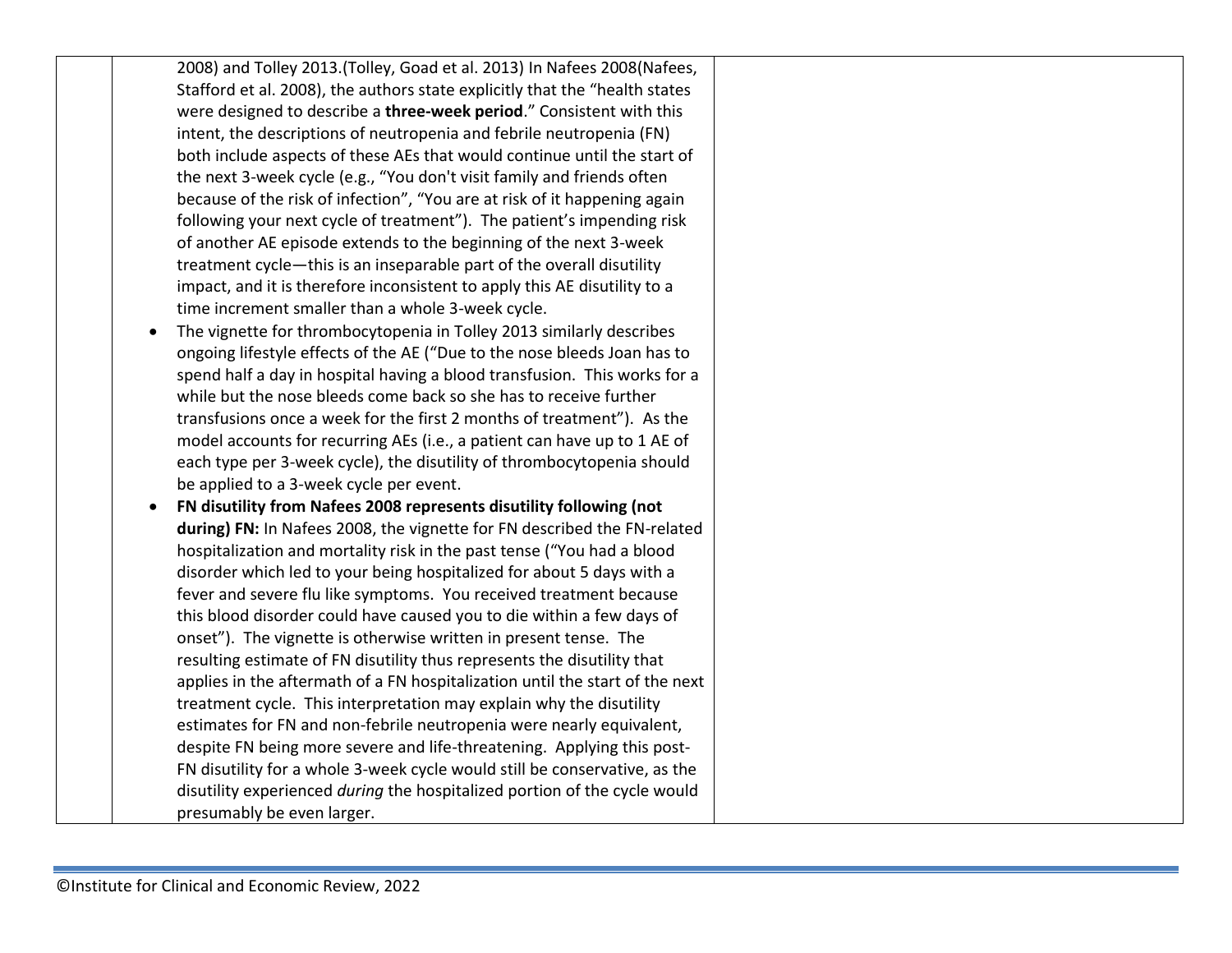|    | Input from Dr. Andrew Lloyd, who co-authored Lloyd 2006 (a utility<br>$\bullet$<br>study in breast cancer that was a precursor to Nafees 2008) and<br>Nafees 2017 (an update of Nafees 2008): Dr. Lloyd stated that it was a<br>conscious decision for the vignettes to describe the patient experience<br>over a full 3-week cycle, taking into account that patients will not be<br>experiencing the acute effects of the AE for that entire period. The<br>descriptions did not focus only on the acute period. He confirmed that<br>the resulting disutilities should be applied for the entire 3-week period,<br>not just the acute period of the AE.                                                                                                                                                                                                                                                                                                                                                                                                                                                                                                                                                                                                                                                                                                                                                                                                                                                                                                                                                                                                                                                                                                                                                                                              |                                                                                                                                                                                                                                                                                                                                                    |
|----|---------------------------------------------------------------------------------------------------------------------------------------------------------------------------------------------------------------------------------------------------------------------------------------------------------------------------------------------------------------------------------------------------------------------------------------------------------------------------------------------------------------------------------------------------------------------------------------------------------------------------------------------------------------------------------------------------------------------------------------------------------------------------------------------------------------------------------------------------------------------------------------------------------------------------------------------------------------------------------------------------------------------------------------------------------------------------------------------------------------------------------------------------------------------------------------------------------------------------------------------------------------------------------------------------------------------------------------------------------------------------------------------------------------------------------------------------------------------------------------------------------------------------------------------------------------------------------------------------------------------------------------------------------------------------------------------------------------------------------------------------------------------------------------------------------------------------------------------------------|----------------------------------------------------------------------------------------------------------------------------------------------------------------------------------------------------------------------------------------------------------------------------------------------------------------------------------------------------|
| 6. | ICER should incorporate more recent data into its estimates of disutility for<br>myelosuppressive events.<br>Nafees 2017 (an update and expansion of Nafees 2008, both in metastatic non-<br>small cell lung cancer) is another relevant literature source for disutilities of<br>grade ≥3 myelosuppressive AEs. In contrast to the original UK-only study<br>(N=100), Nafees 2017 included a larger, multi-national sample of respondents<br>(total N=451) and added a health state for grade ≥3 bleeding (i.e., grade ≥3<br>thrombocytopenia). The new study also diverged from the original study by<br>using time tradeoff (TTO) rather than standard gamble; the authors noted that<br>health technology appraisal agencies and researchers typically prefer TTO (the<br>valuation method behind the EQ-5D, the generic utility measure preferred by<br>ICER and NICE).<br>• G1 recommends that ICER incorporate this more recent data into the<br>disutility inputs for myelosuppressive AEs. Each AE disutility can be<br>derived as a weighted average of the disutilities obtained from ICER's<br>current source and Nafees 2017. Appendix Table 5 shows the<br>calculation of disutilities when pooling ICER's current sources with<br>either: the global estimates from Nafees 2017 (second-to-last column);<br>or the UK-specific estimates from Nafees 2017 (last column).<br>The grade $\geq$ 3 anemia disutility of -0.073 (as reported by ICER's current<br>$\bullet$<br>source, Chouaid 2017) originates from the disutility for grade ≥3 fatigue<br>estimated by Nafees 2008. This disutility of fatigue has been used to<br>approximate that of anemia in multiple NICE submissions, such as TA310<br>in 2014 and TA181 in 2009. G1 therefore agrees with the<br>appropriateness of Nafees 2008 to inform the disutility of grade ≥3 | We acknowledge that multiple sources of utility data are<br>available in published literature for adverse events in lung<br>cancer, each with limitations (Paracha 2018). In the revised<br>model, we have changed the utility inputs to use the more<br>recent disutility estimates from Nafees 2017, with fatigue<br>used as a proxy for anemia. |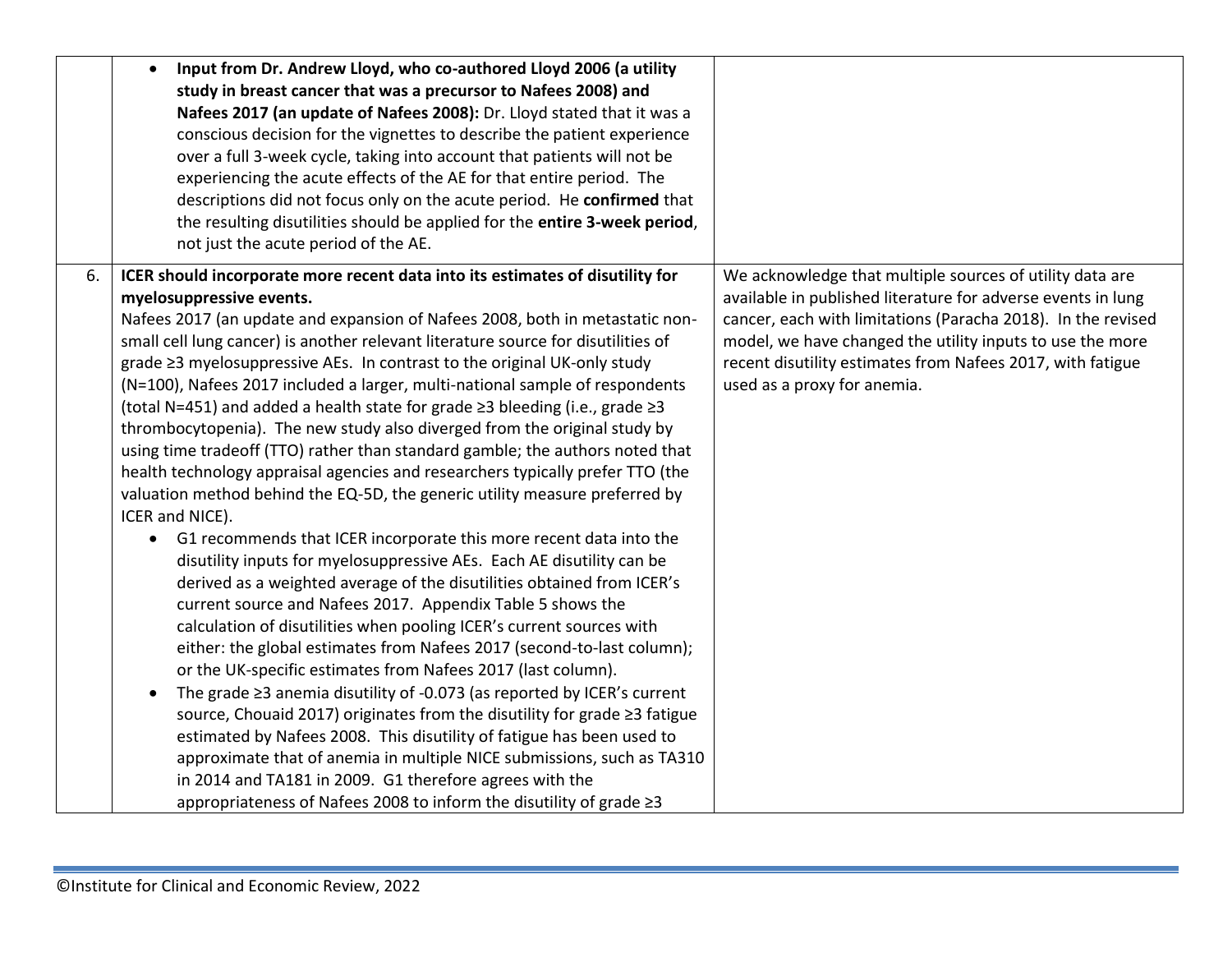|    | anemia, and by extension, the more recent Nafees 2017 inputs should<br>also be incorporated for anemia.                                                                                                                                                                                                                                                                                                                                                                                                                                                                                                                                                                                                                                                                                                                                                                                                                                                                                                                                                                                                                                                                                                                                                                                                                                                                                                                                                                                                                                                                                                                                                                                                                                                                                                                                                                                                                                                                                                                                                                                                                                                                                                                                                                                                                            |                                                                                                                                                                                                                                                                                                                                                                                                                                                                                                                                                                                                                                                                                                                                                                                                                                                                                                                                                                                                                                                                                                                                                                                                                                                                                                                                                                                                           |
|----|------------------------------------------------------------------------------------------------------------------------------------------------------------------------------------------------------------------------------------------------------------------------------------------------------------------------------------------------------------------------------------------------------------------------------------------------------------------------------------------------------------------------------------------------------------------------------------------------------------------------------------------------------------------------------------------------------------------------------------------------------------------------------------------------------------------------------------------------------------------------------------------------------------------------------------------------------------------------------------------------------------------------------------------------------------------------------------------------------------------------------------------------------------------------------------------------------------------------------------------------------------------------------------------------------------------------------------------------------------------------------------------------------------------------------------------------------------------------------------------------------------------------------------------------------------------------------------------------------------------------------------------------------------------------------------------------------------------------------------------------------------------------------------------------------------------------------------------------------------------------------------------------------------------------------------------------------------------------------------------------------------------------------------------------------------------------------------------------------------------------------------------------------------------------------------------------------------------------------------------------------------------------------------------------------------------------------------|-----------------------------------------------------------------------------------------------------------------------------------------------------------------------------------------------------------------------------------------------------------------------------------------------------------------------------------------------------------------------------------------------------------------------------------------------------------------------------------------------------------------------------------------------------------------------------------------------------------------------------------------------------------------------------------------------------------------------------------------------------------------------------------------------------------------------------------------------------------------------------------------------------------------------------------------------------------------------------------------------------------------------------------------------------------------------------------------------------------------------------------------------------------------------------------------------------------------------------------------------------------------------------------------------------------------------------------------------------------------------------------------------------------|
| 7. | Proportions of myelosuppressive AEs requiring hospitalization should be<br>sourced from real-world studies rather than trial data.<br>Trial data provide lower bounds for the proportions of myelosuppressive AEs<br>requiring hospitalization and should not be regarded as the best available<br>evidence for these parameters. In response to the model analysis plan, G1<br>raised several caveats regarding the use of trial-based hospitalization data in the<br>model, including the expectation that hospitalizations may not have been fully<br>captured. The priority of the Phase 2 trials was primarily to evaluate safety and<br>efficacy for regulatory purposes; therefore, the health care resource use<br>endpoints do not meet the robust requirements for HTA evaluations.<br>Hospitalization parameters can instead be computed using episode-level<br>resource use data from Rashid 2016, the study that ICER uses as source<br>of inpatient/outpatient costs per anemia event (Appendix Table 6). G1<br>recommends that ICER use this source for both arms, which is a<br>conservative approach given trial data suggested proportion of AE<br>requiring hospitalization was lower in the trilaciclib arm.<br>G1 notes that a real-world study based on SEER-Medicare data among<br>SCLC patients receiving chemotherapy reported that 71.7% patients had<br>at least one medical claim for anemia, and 52.8% had at least one<br>inpatient claim for anemia. Among patients with at least one anemia<br>episode, 74% (=52.8/71.7) had at least one hospitalization related to<br>anemia. (Epstein, Nelms et al. 2021) Similarly, 45.2% had at least one<br>medical claim for neutropenia, and 33.3% had at least one inpatient<br>claim for neutropenia. Among patients with at least one neutropenia<br>episode, 74% (=33.3/45.2) had at least one hospitalization related to<br>neutropenia. 27% had at least one medical claim for thrombocytopenia,<br>and 17% had at least one inpatient claim for thrombocytopenia. Among<br>patients with at least one thrombocytopenia episode, 63% (=17/27) had<br>at least one hospitalization related to thrombocytopenia. These rates<br>are higher than the Rashid source and can be taken as validation that<br>values from the Rashid would be conservative. | The trilaciclib trials collected hospitalization data due to<br>myelosuppressive events by treatment arm, which have been<br>published as additional endpoints from the trials. Despite<br>limitations with potential missingness and geographical<br>variation in practice patterns, we consider these data to be<br>best available direct evidence for the impact of trilaciclib on<br>HCRU associated with myelosuppressive events.<br>We appreciate the RWE submission and continued evidence<br>generation regarding the burden of myelosuppressive events<br>in this population. It is unclear from the poster what coding<br>methodology was used for identification of cases and<br>inpatient claims attributable to myelosuppression. The<br>finding that 74.3% of patients have an inpatient claim for<br>myelosuppression may be due to an overestimation of the<br>proportion of inpatient claims truly attributable to the event,<br>if all diagnosis codes in any position are considered.<br>We have added an additional scenario analysis using episode-<br>level resource data from Rashid 2016. Because the cost of<br>multiple events in the model is additive, the episode-level<br>resource use for single events in Rashid was used rather than<br>a pooled estimate based on single and multiple events as<br>submitted in Appendix Table 6, to avoid double counting of<br>costs. |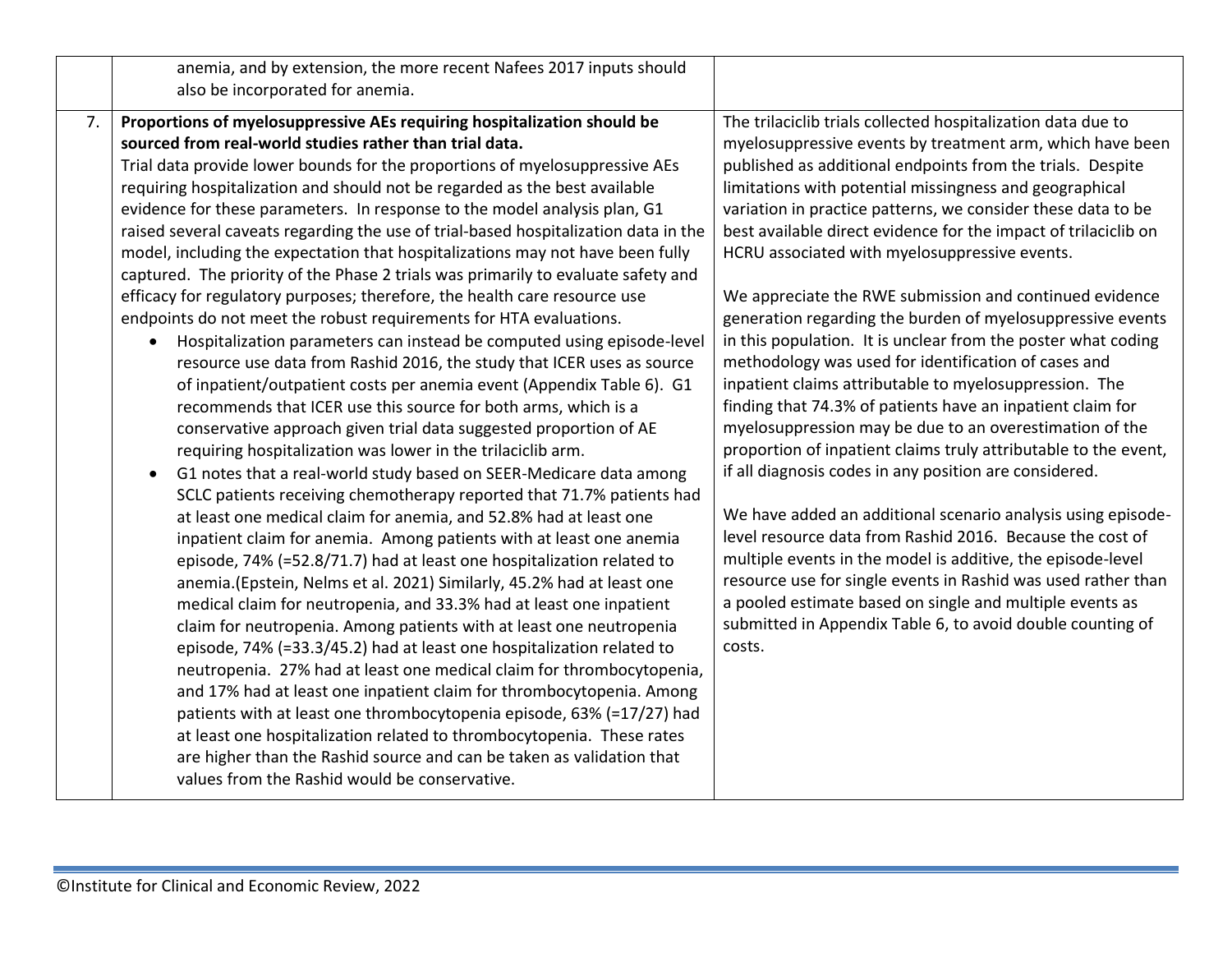| 8.  | In the 1L population, the proportions of patients requiring G-CSF therapies        | These model inputs have been revised to rely on pooled          |
|-----|------------------------------------------------------------------------------------|-----------------------------------------------------------------|
|     | should be based on pooled 1L trial results, which suggest a larger difference in   | estimates rather than Daniel 2020 alone.                        |
|     | G-CSF use.                                                                         |                                                                 |
|     | For consistency with other 1L clinical inputs used, the proportions of patients    |                                                                 |
|     | who receive G-CSF therapy in each arm should be based on pooled data (shown        |                                                                 |
|     | in Appendix Table 7), rather than on Daniel 2020 alone.                            |                                                                 |
| 9.  | Proportions of patients requiring ESAs should be directly based on observed        | We have revised the model to consider use of ESA directly, by   |
|     | trial data (similar to the approach used for G-CSF), rather than being modeled     | treatment arm, rather than by the proportion of anemia          |
|     | via severe anemia events.                                                          | events which are managed by ESAs.                               |
|     | Use of ESAs is underestimated in the current ICER model relative to the            |                                                                 |
|     | observed ESA use. G1 provided the ESA use in each trilaciclib trial in Appendix    |                                                                 |
|     | Table 8.                                                                           |                                                                 |
| 10. | In the 1L population, it is not clinically plausible for the probability of FN     | It is a limitation of our model that Grade 3 and 4 AEs are not  |
|     | conditional on having severe neutropenia to be higher for trilaciclib than         | differentiated. Data to differentiate utility decrement and     |
|     | placebo.                                                                           | cost between Grade 3 and Grade 4 is limited.                    |
|     | Across all three pivotal trials of trilaciclib in ES-SCLC, patients with grade 4   |                                                                 |
|     | myelosuppressive AEs represented a larger percentage of all patients with          | Data directly from the clinical trials was used consistently    |
|     | grade 3-4 myelosuppressive AEs in the placebo arm than in the trilaciclib arm      | throughout the model. Due to the event rate and relatively      |
|     | (Appendix Table 9). Thus, in addition to the impact of trilaciclib in preventing   | small trial size, some individual proportions are generated by  |
|     | grade ≥3 myelosuppressive AEs, the grade ≥3 myelosuppressive AEs that did          | small patient counts. We have accounted for this uncertainty    |
|     | occur were generally of lower severity with trilaciclib than placebo-a             | in the sensitivity analyses, where the 95% CI and SEs are       |
|     | treatment benefit that is not explicitly captured in the model.                    | calculated based on the numerator and denominator from          |
|     | Based on these findings, it is reasonable to expect that FN (the most<br>$\bullet$ | the trials.                                                     |
|     | severe form of neutropenia) will represent a smaller percentage of all             |                                                                 |
|     | severe neutropenia events with trilaciclib than placebo. Results from              | The proportion of neutropenia which is febrile neutropenia is   |
|     | Hart 2020 (2L setting) align with this, with FN representing 4.9% (2/41)           | an important model parameter and is applied to the              |
|     | of severe neutropenia events for trilaciclib and 14.3% (7/49) for                  | proportion of patients who experience severe neutropenia,       |
|     | placebo. Note that grade 4 neutropenia as a percent of grade 3-4                   | by trial arm. We note that while the proportion that is FN is   |
|     | neutropenia was approximately 3-fold higher for placebo than trilaciclib           | 5.3% (1/19) for trilaciclib and 2.7% (3/113) for placebo in the |
|     | in both the 1L trials (i.e., 64% / 20% = 3.2) and the 2L trial (i.e., 83% /        | 1L population, the absolute number of FN episodes that the      |
|     | $32\%$ = 2.6), similar to the relative magnitude of FN as a percent of grade       | model estimates is lower in the trilaciclib arm (0.011 for      |
|     | 3-4 neutropenia for placebo vs. trilaciclib in the 2L trial (i.e., 14.3% /         | trilaciclib vs 0.034 for placebo).                              |
|     | $4.9\% = 2.9$ ).                                                                   |                                                                 |
|     | However, based on data shared by G1 from the Weiss 2019 and Daniel<br>$\bullet$    |                                                                 |
|     | 2020 studies, ICER assumes that the proportion of severe neutropenia               |                                                                 |
|     | events that are FN is 5.3% (1/19) for trilaciclib and 2.7% (3/113) for             |                                                                 |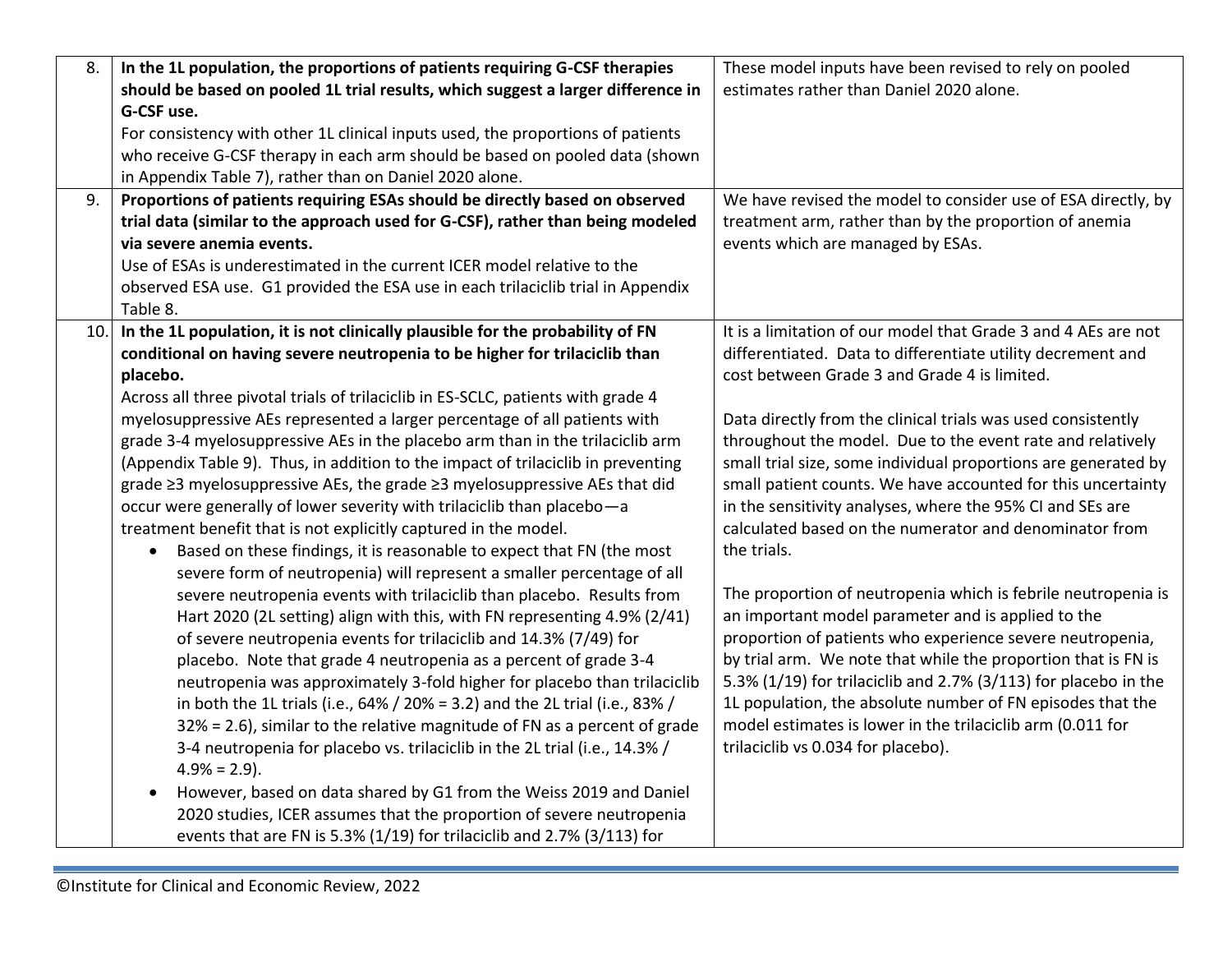<span id="page-10-0"></span>

|                             | placebo in the 1L population. Due to the infrequency of severe                    |                                                                |  |
|-----------------------------|-----------------------------------------------------------------------------------|----------------------------------------------------------------|--|
|                             | neutropenia among trilaciclib-treated patients in 1L, the 5.3% figure was         |                                                                |  |
|                             | calculated based on a small number of events and should be used with              |                                                                |  |
|                             | caution. Data from the placebo arms of the 1L and 2L trials suggest that          |                                                                |  |
|                             | FN as a percentage of grade $\geq$ 3 neutropenia should be higher in the 2L       |                                                                |  |
|                             | than 1L setting. Yet for trilaciclib, FN as a percentage of grade ≥3              |                                                                |  |
|                             | neutropenia is estimated to be slightly higher in the 1L than 2L setting          |                                                                |  |
|                             | (5.3% vs. 4.9%), even though grade 4 neutropenia as a percentage of               |                                                                |  |
|                             | grade ≥3 neutropenia was higher in the 2L setting.                                |                                                                |  |
|                             | G1 understands ICER's preference for using observed trial data where<br>$\bullet$ |                                                                |  |
|                             | possible. However, given the body of evidence from all three trials, G1           |                                                                |  |
|                             | encourages ICER to consider an alternative base-case assumption that              |                                                                |  |
|                             | 2.7% of grade ≥3 neutropenia events are FN in both arms for the 1L                |                                                                |  |
|                             | population.                                                                       |                                                                |  |
| 11.                         | Report incremental cost per severe myelosuppressive event avoided as an           | We have revised the report to include the cost per severe      |  |
|                             | additional output.                                                                | myelosuppressive event avoided in the analysis of trilaciclib. |  |
|                             | ICER is overly focused on neutropenia, while trilaciclib addresses all            |                                                                |  |
|                             | myelosuppressive cytopenias. This results in a clinically unwarranted narrow      |                                                                |  |
|                             | portrayal of trilaciclib benefits; for example, Table 3.3 illustrates neutropenia |                                                                |  |
|                             | only. Further, Table 4.8 displays results as cost per FN event avoided. We        |                                                                |  |
|                             | suggest adjusting the report accordingly and reporting incremental cost per       |                                                                |  |
|                             | severe myelosuppressive event avoided as an additional output (which would        |                                                                |  |
|                             | appropriately reflect the clinical benefit of trilaciclib) in Table 4.8.          |                                                                |  |
| 12.                         | Based on the magnitude of indirect costs relative to direct costs, and the        | In the revised model, inclusion of indirect costs changes the  |  |
|                             | impact of treatment on these costs, the societal perspective should be used as    | incremental cost per QALY by more than 20% in the 1L ES-       |  |
|                             | a co-base case.                                                                   | SCLC population. Therefore, we have included the societal      |  |
|                             | Based on Liou 2007, indirect costs, such as paid caregivers and caregiver work    | perspective as a co-base case in the 1L population.            |  |
|                             | loss, account for 34-44% of the total cost of managing neutropenia and more       |                                                                |  |
|                             | than 50% of the total cost of managing thrombocytopenia. Use of the societal      |                                                                |  |
|                             | perspective here is in-line with ICER's stated methods and process.               |                                                                |  |
| 13.                         | Listed below are factual inaccuracies that should be corrected or addressed,      | We have corrected the cited errors in the model calculations   |  |
|                             | and speculative statements that we request to be omitted.                         | and inputs.                                                    |  |
| #                           | <b>Comment</b>                                                                    | <b>ICER Response</b>                                           |  |
|                             | <b>Clinicians</b>                                                                 |                                                                |  |
| <b>Dr. Jeffrey Crawford</b> |                                                                                   |                                                                |  |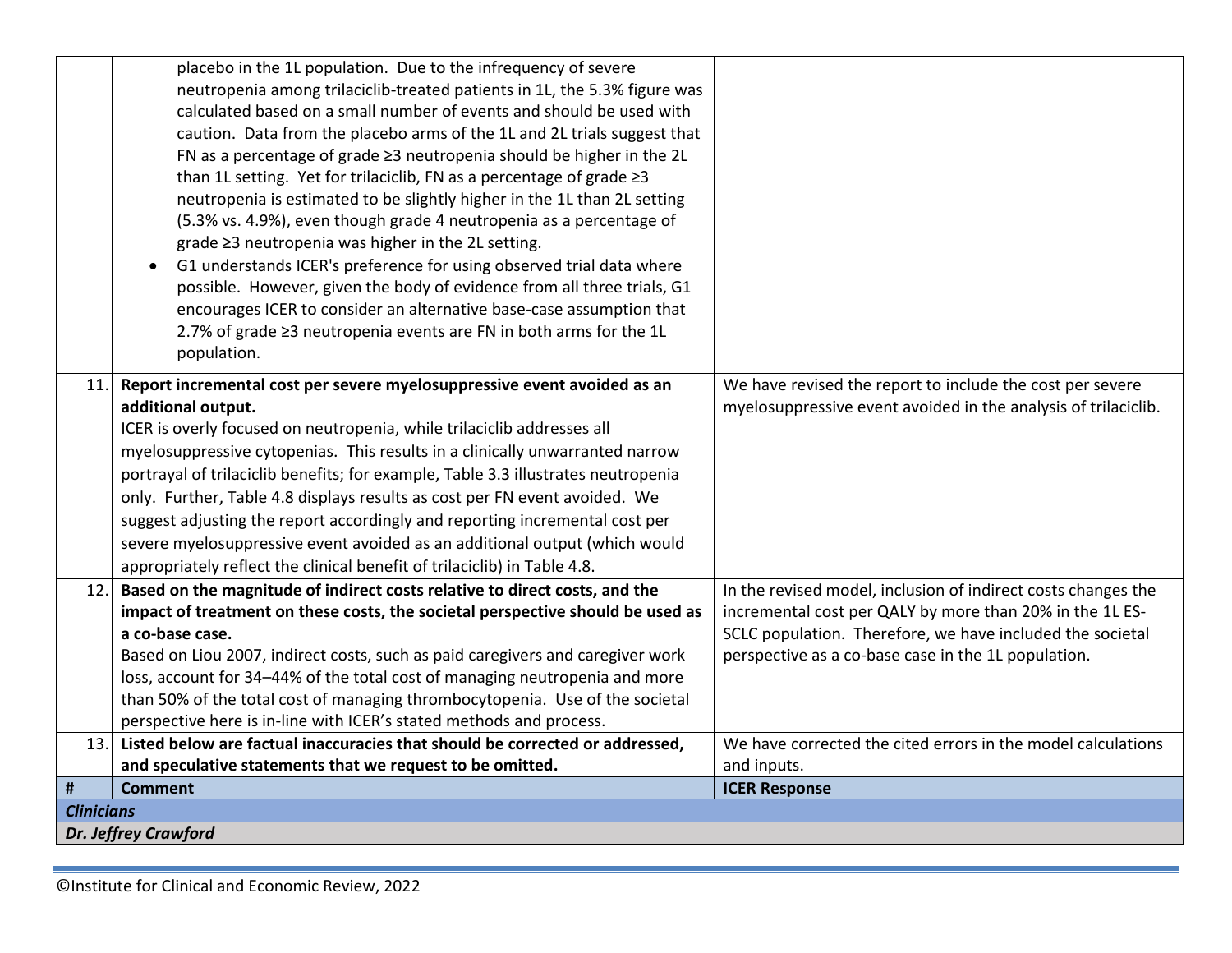| 1. | Trilaciclib is unique in its ability to protect the bone marrow stem cells from     | Thank you. We appreciate the importance of quality-of-life        |
|----|-------------------------------------------------------------------------------------|-------------------------------------------------------------------|
|    | chemotherapy, allowing faster recovery and better preservation of white cell,       | outcomes for patients. We have added paragraphs to the            |
|    | platelet and red cell lineages. This is in contrast to other strategies with growth | main report describing the quality-of-life results using the      |
|    | factors where initial damage is created to stem cells from chemotherapy and         | FACT-G quality of life instrument, as that is the broadest        |
|    | surviving cells are rescued by growth factors generally in a lineage specific       | measure of quality of life that has been reported from the        |
|    | manner.                                                                             | trials. We also referenced the Supplemental Tables with all of    |
|    |                                                                                     | the published quality of life scales and subscales.               |
|    | The clinical trial data for trilaciclib validates very nicely the reduction in      |                                                                   |
|    | neutropenia, anemia and thrombocytopenia, with the use of trilaciclib               | We had reviewed the Figure that you included: it reports the      |
|    | compared to placebo in 3 different clinical trials in patients with small cell lung | results of a specialized quality of life scale - the Functional   |
|    | cancer. Of additional interest in the era of immuno-oncology has to do with         | Assessment of Cancer Therapy-Anemia. This is not a measure        |
|    | better preservation of lymphocyte number and potential function which is a          | of overall health related quality of life, like the SF-36, EQ-5D, |
|    | subject of ongoing research and may lead to additional benefits in studies of       | or the FACT-G. In addition, the analysis was atypical. Usually    |
|    | chemotherapy and/or immunotherapy. But for the data already available in            | the change in quality of life score or the absolute quality of    |
|    | small cell lung cancer patients, the important point is that there is a direct      | life score is compared at different time points. The authors      |
|    | relationship between the mechanism of action of trilaciclib and better              | report a time to event analysis.                                  |
|    | preservation of all cell lineages with resultant clinical benefits in less          |                                                                   |
|    | neutropenia, less febrile neutropenia, less anemia, less transfusion, and less      |                                                                   |
|    | thrombocytopenia. Collectively, this myeloprotection can be important in            |                                                                   |
|    | individual patients and impact patient outcomes.                                    |                                                                   |
|    | While the ICER review in Section D2 nicely summarizes much of the data              |                                                                   |
|    | outlined above, I was disappointed that there was not further discussion or         |                                                                   |
|    | review of the data presented in Table D14 on Quality of Life Outcomes. As           |                                                                   |
|    | outlined in the tables, patients treated on the trilaciclib arm had significantly   |                                                                   |
|    | better patient reported outcomes utilizing well validated scales across multiple    |                                                                   |
|    | domains of physical well-being, functional well-being, fatigue, and anemia          |                                                                   |
|    | outcomes. To put this in graphical form, I have included Figure 3 from the          |                                                                   |
|    | Weiss 2021 paper for your review that outlines the time to deterioration in         |                                                                   |
|    | selected PRO measures. In the majority of these endpoints, quality of life was      |                                                                   |
|    | maintained for generally twice as many months or more in the trilaciclib arm        |                                                                   |
|    | compared to placebo. I am unaware of any quality of life data evaluating agents     |                                                                   |
|    | that impact myelosuppression leading to this magnitude of difference across 30      |                                                                   |
|    | years of studies. One can argue the differences are only a matter of months,        |                                                                   |
|    | but in fact this is extremely meaningful in patients with small cell lung cancer,   |                                                                   |
|    | who unfortunately, still often survive a year or less with extensive stage disease. |                                                                   |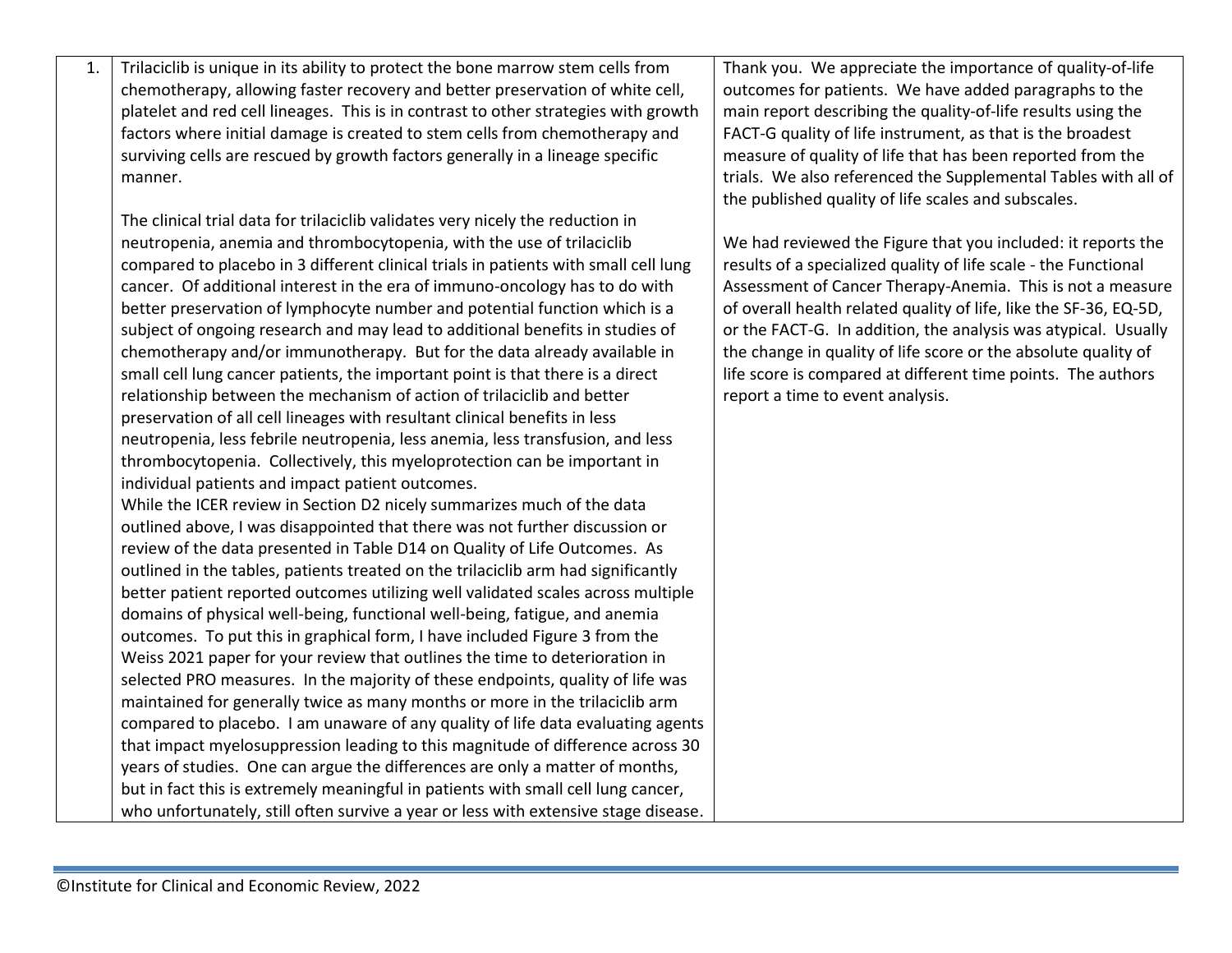| 2. | I did not participate in the SCLC trials, due to my role on the DSMB, however,         | Thank you for sharing your personal and practice experience   |
|----|----------------------------------------------------------------------------------------|---------------------------------------------------------------|
|    | since approval of trilaciclib by the FDA in February 2021, I have had the              | with trilaciclib. We encourage you to publish your findings   |
|    | opportunity to use this agent in my own clinical practice. My experience,              | when sufficient numbers of patients receive the drug.         |
|    | though still relatively small in number, is totally consistent with the clinical trial |                                                               |
|    | data and the quality of life data. Thus far my patients getting trilaciclib with       |                                                               |
|    | carboplatin, etoposide and atezolizumab have not developed febrile                     |                                                               |
|    | neutropenia. They have not required G-CSF. They have not needed transfusion            |                                                               |
|    | and have not required ESAs, and have had significantly better preservation of          |                                                               |
|    | hemoglobin, compared to patients treated with my previous standard of care             |                                                               |
|    | therapy of pegfilgrastim. I have spent the last 30 years using G-CSF to reduce         |                                                               |
|    | the risk of neutropenia from chemotherapy, and it has been an invaluable agent         |                                                               |
|    | in my practice. However, the added patient benefit of trilaciclib in SCLC make it      |                                                               |
|    | not only a recognized option by NCCN, but in my opinion, the preferred option          |                                                               |
|    | in this population. Ongoing research will determine if patient outcomes will be        |                                                               |
|    | similarly improved with other disease and chemotherapy/immunotherapy                   |                                                               |
|    | settings.                                                                              |                                                               |
|    | Dr. Keith Crawford                                                                     |                                                               |
| 1. | Many countries including Canada, that provide free social medical care through         | As we state in the review, we do not think that it is         |
|    | their respective National Health Services, have incorporated so-called cost-           | appropriate to directly compare the two agents (scrutinize    |
|    | effective reviews to make decisions about which drugs should be covered. Poor          | the clinical therapy between these two therapies) for several |
|    | decision making and a negative review could have serious consequences for              | important reasons. First, they have been studied in different |
|    | patients who might benefit from a new drug. This problem is not only restricted        | patient populations (different underlying cancer diagnoses    |
|    | to European/Canadian healthcare systems, but is also playing out on stage in           | and different chemotherapy combinations). Second, one is      |
|    | the United States.                                                                     | used without G-CSF, the other with G-CSF.                     |
|    |                                                                                        |                                                               |
|    | The Institute for Clinical and Economic Review (ICER), a health economics              | We feel that given the current state of the evidence for the  |
|    | organization, canceled the only public meeting for its review of two drugs for         | two drugs, it would be misleading and could potentially lead  |
|    | the prevention of chemotherapy-induced neutropenia. During the process of              | to poor patient care if we directly compared the two agents.  |
|    | collecting data for their report, the FDA did not approve the drug that was being      |                                                               |
|    | used as a comparator, thereby forcing the selection of another therapy, which          | We also note that trilaciclib was added to the project during |
|    | was not substantially equivalent. The clinical performance between these two           | the scoping phase, so the FDA's decision to deny plinabulin   |
|    | therapies was not adequately scrutinized making it difficult to conduct a reliable     | was a completely separate issue.                              |
|    | comparison. This approach can lead to poor decision making, resulting in               |                                                               |
|    | possible patient death as a result of denying a drug that could be of significant      |                                                               |
|    | benefit to a patient. This requires that the topic of health equity be included in     |                                                               |
|    | the discussion.                                                                        |                                                               |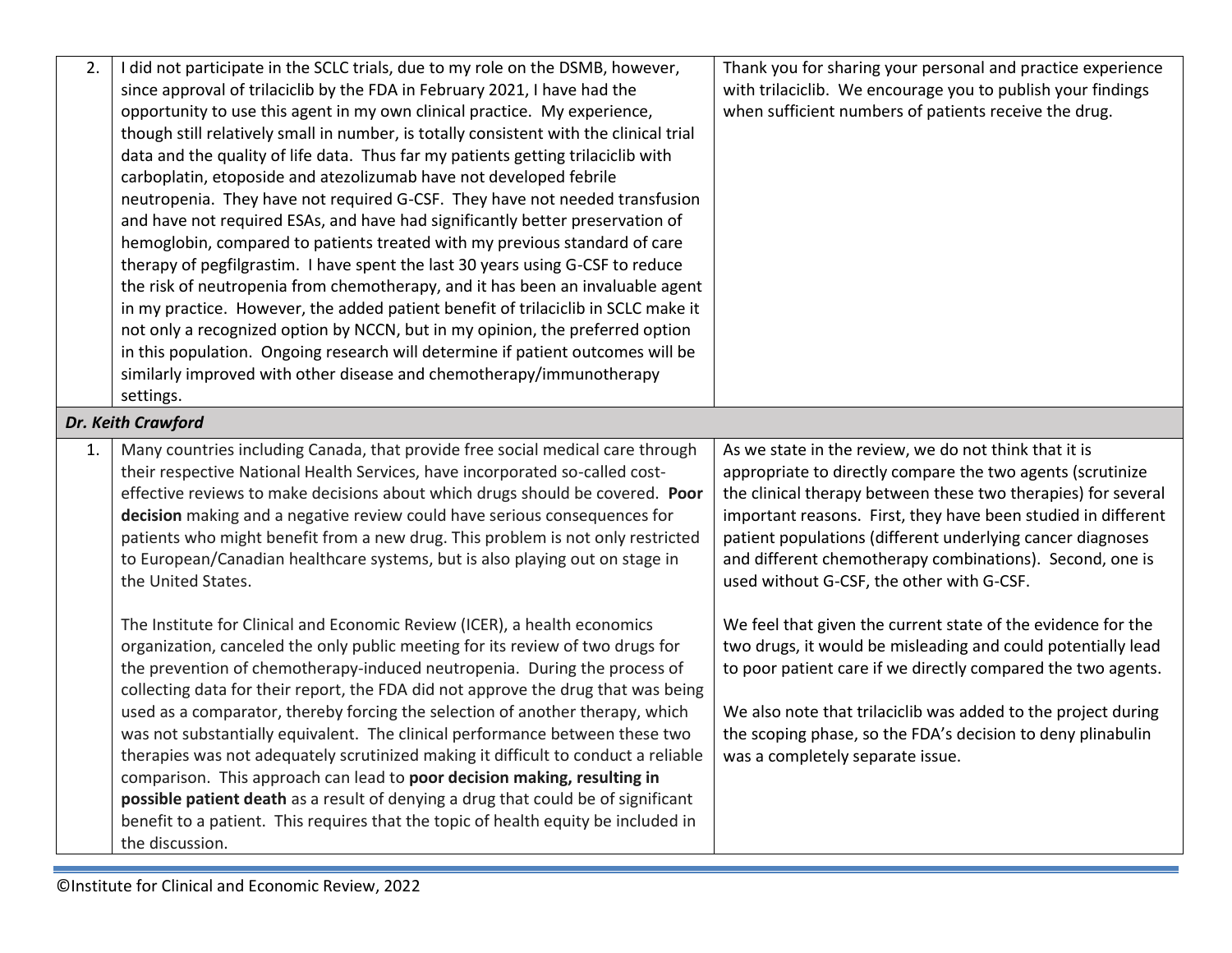| 2. | From a health equity perspective, the United States is different than other                | You are correct that decision-making processes are different   |
|----|--------------------------------------------------------------------------------------------|----------------------------------------------------------------|
|    | countries (e.g., Canada, UK and some countries in South America and the far                | in other countries, where health technology assessment using   |
|    | east) and the decision making tools and processes which are used in these                  | methods very similar to ICER's is a required step before       |
|    | countries cannot be deployed in the U.S. Furthermore, groups that lack                     | adoption and reimbursement. In the US, pricing is set and      |
|    | transparency in their approach should not be allowed to affect health equity in            | marketing occurs immediately after regulatory approval,        |
|    | a society because they are indirectly opposed to the fundamental principles of             | which is why ICER must link its timelines to the regulatory    |
|    | our constitution and "equal protection of the laws" afforded to us by the 14 <sup>th</sup> | timetable and occasionally alter its approach when the FDA     |
|    | Amendment. Tools such as QALY (quality-adjusted life year), if not monitored               | delays or denies approval.                                     |
|    | closely, will interfere with achieving a more just society and decrease the                |                                                                |
|    | quality of human life for all.                                                             | As we have mentioned many times previously, cost-              |
|    |                                                                                            | effectiveness analysis using the QALY is the internationally-  |
|    | Institutions, such as ICER, are generating reports that include questionable               | accepted method for evaluating how price aligns with value.    |
|    | comparison data. These reports are being more frequently used by insurers to               | In addition, this is but one component of ICER's approach,     |
|    | exclude coverage or justify restrictive policies including prior authorization, step       | which also includes synthesis of the clinical evidence and     |
|    | therapy and specialty tier placement. ICER's plan to cancel an opportunity to              | evaluation of contextual concerns that cannot easily be        |
|    | speak out about the experience of living with chemotherapy-induced                         | quantified.                                                    |
|    | neutropenia or the value they see in new treatment options will be detrimental             |                                                                |
|    | not only to the type of treatments available to an individual but also the quality         | Finally, while a public meeting on this topic was not deemed   |
|    | of life of those patients. Health equity and the rights of individuals negatively          | feasible, ICER's process includes multiple formal and informal |
|    | affected by chemotherapy-induced neutropenia must be part of the                           | opportunities for patients and caregivers to engage with our   |
|    | conversation prior to finalizing drug coverage policies.                                   | review, and actively reaches out to disease specific patient   |
|    |                                                                                            | organizations for input in each review from beginning to end   |
|    |                                                                                            | of the process. For each review, we seek out input from the    |
|    |                                                                                            | major disease-specific patient advocacy organizations and      |
|    |                                                                                            | patients who are living with the condition that is the subject |
|    |                                                                                            | of our review. Our process also includes multiple              |
|    |                                                                                            | opportunities for feedback from the broader patient and        |
|    |                                                                                            | advocacy communities, including explicit review of early       |
|    |                                                                                            | drafts of our report.                                          |
|    | <b>Florida Cancer Specialists and Research Institute</b>                                   |                                                                |
| 1. | Florida Cancer Specialists (FCS) is one of the largest community oncology                  | Thank you for sharing your clinical experience. We encourage   |
|    | practices in the US, with nearly 100 sites of service, approximately 450                   | you to publish it so that ICER and other groups can include    |
|    | providers and greater than 70,000 new patient visits yearly.                               | these findings in future comparative effectiveness and cost    |
|    |                                                                                            | effectiveness analyses.                                        |
|    | We ran a RWD analysis at FCS to understand the burden of chemotherapy-                     |                                                                |
|    | induced myelosuppression (CIM) in patients with extensive-stage small-cell lung            |                                                                |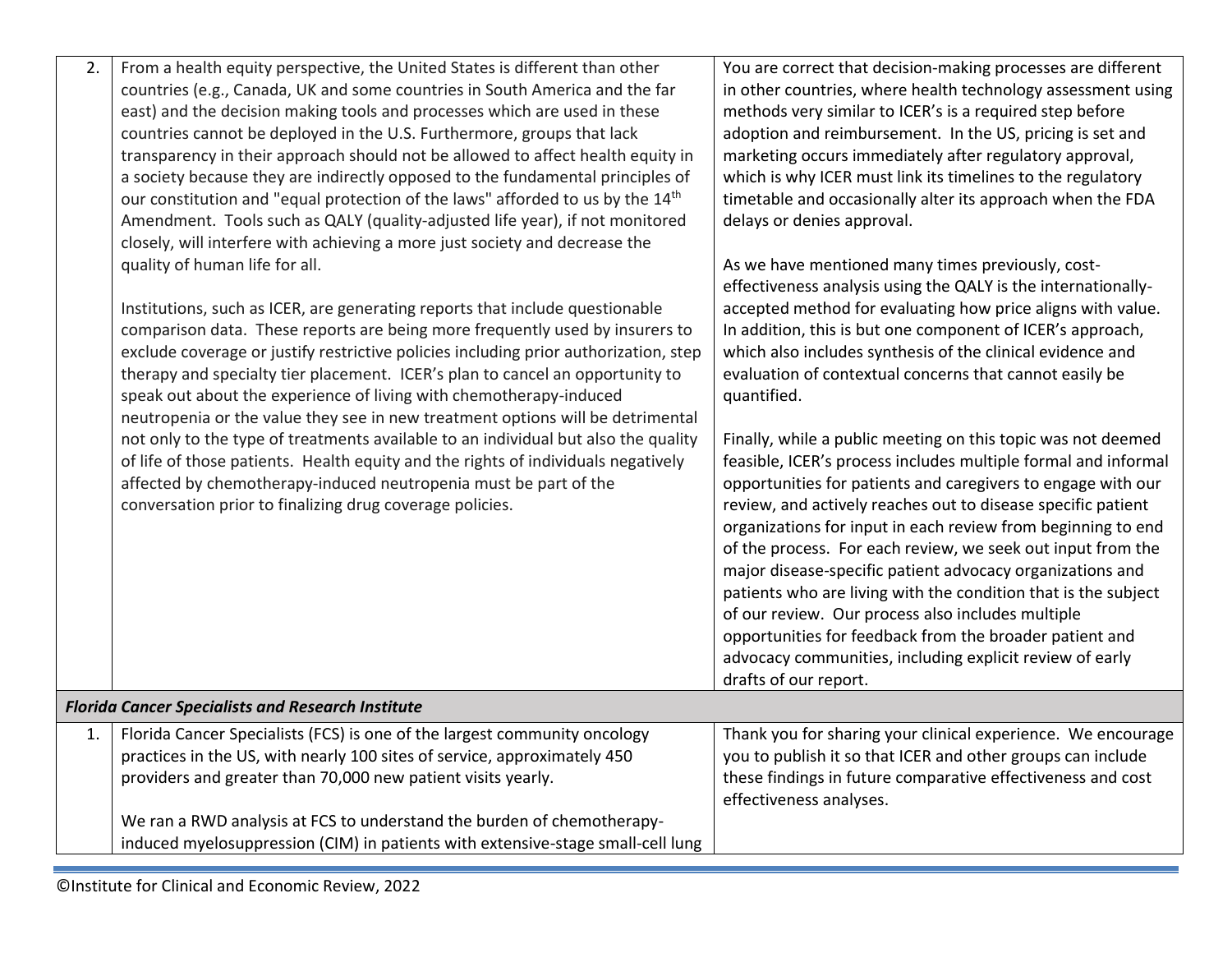|    | cancer (ES-SCLC). In our RWD study, with 1239 patients, grade 3 or greater<br>neutropenia was 42.7%, grade 3 or greater anemia was 32.7%, grade 3 or<br>greater thrombocytopenia was 36.1%. 858 (69.5%) patients had grade ≥ 3 AEs<br>in ≥ 1 lineage; 419 (33.9%) patients had grade ≥ 3 AEs in ≥ 2 lineages; 191<br>(15.5%) patients had grade $\geq$ 3 AEs in all 3 lineages.                                                                                                                                                                                                                                                                                                                                                                                                                                                                                                                                                                                                                                                                                                                                                                                                                                                                                                                                                                                                                                                                                                                                |                                                                                                                                                             |
|----|----------------------------------------------------------------------------------------------------------------------------------------------------------------------------------------------------------------------------------------------------------------------------------------------------------------------------------------------------------------------------------------------------------------------------------------------------------------------------------------------------------------------------------------------------------------------------------------------------------------------------------------------------------------------------------------------------------------------------------------------------------------------------------------------------------------------------------------------------------------------------------------------------------------------------------------------------------------------------------------------------------------------------------------------------------------------------------------------------------------------------------------------------------------------------------------------------------------------------------------------------------------------------------------------------------------------------------------------------------------------------------------------------------------------------------------------------------------------------------------------------------------|-------------------------------------------------------------------------------------------------------------------------------------------------------------|
|    | The availability and efficacy of Trilaciclib have been important tools in mitigating<br>CIM and its consequences (neutropenic fever, hospitalizations, use of GCSF, ER<br>visits) in community oncology practice. GCSF has common toxicities including<br>significant bone pain, asthenia, and the potential need for multiple visits to the<br>office. As our physicians prescribe and gain experience with Trilaciclib, we have<br>noted excellent tolerability and efficacy (data collection ongoing). It is my<br>opinion that Trilaciclib represents a significant advancement in the science of<br>supportive care in oncology practice.                                                                                                                                                                                                                                                                                                                                                                                                                                                                                                                                                                                                                                                                                                                                                                                                                                                                 |                                                                                                                                                             |
|    | We strongly endorse its continued use, development and hopefully label<br>expansion to other cancer types and other indications.                                                                                                                                                                                                                                                                                                                                                                                                                                                                                                                                                                                                                                                                                                                                                                                                                                                                                                                                                                                                                                                                                                                                                                                                                                                                                                                                                                               |                                                                                                                                                             |
|    | Dr. Jared Weiss                                                                                                                                                                                                                                                                                                                                                                                                                                                                                                                                                                                                                                                                                                                                                                                                                                                                                                                                                                                                                                                                                                                                                                                                                                                                                                                                                                                                                                                                                                |                                                                                                                                                             |
| 1. | I read with interest your draft report and write to provide public comment. I<br>was an investigator referenced in your report and, perhaps more importantly,<br>an oncologist with many small cell lung cancer patients. I commend you for the<br>inclusion in your report of patient and caregiver perspectives. I hope that as an<br>oncologist deeply invested in the quality of lives of my patients, that I may be<br>counted as a caregiver and offer a perspective complimentary to that already<br>expressed in your report. This perspective surrounds quality of life. Quality of<br>life is the most important reason that I treat incurable cancers, yet can be very<br>hard to measure and understand. In the office, I go beyond toxicity tables by<br>asking patients open ended questions about how they feel. Over time and<br>experience, this leads to some understanding of an axis of well-being not fully<br>captured by toxicity tables. With regards to myelosuppression, any oncologist<br>can tell you that patients feel poorly when their counts are suppressed, and that<br>this does not correlate purely with anemia. The three randomized phase II trials<br>of trilaciclib did collect patient reported outcomes to attempt to quantify the<br>patient experience to the extent possible. These measures showed an<br>improvement in patient-reported quality of life, particularly fatigue. In<br>comparing the patient experience pre-trilaciclib to patients treated with | Thank you for your insights and suggestions. See the<br>response above about our additions to the main report<br>highlighting the quality-of-life measures. |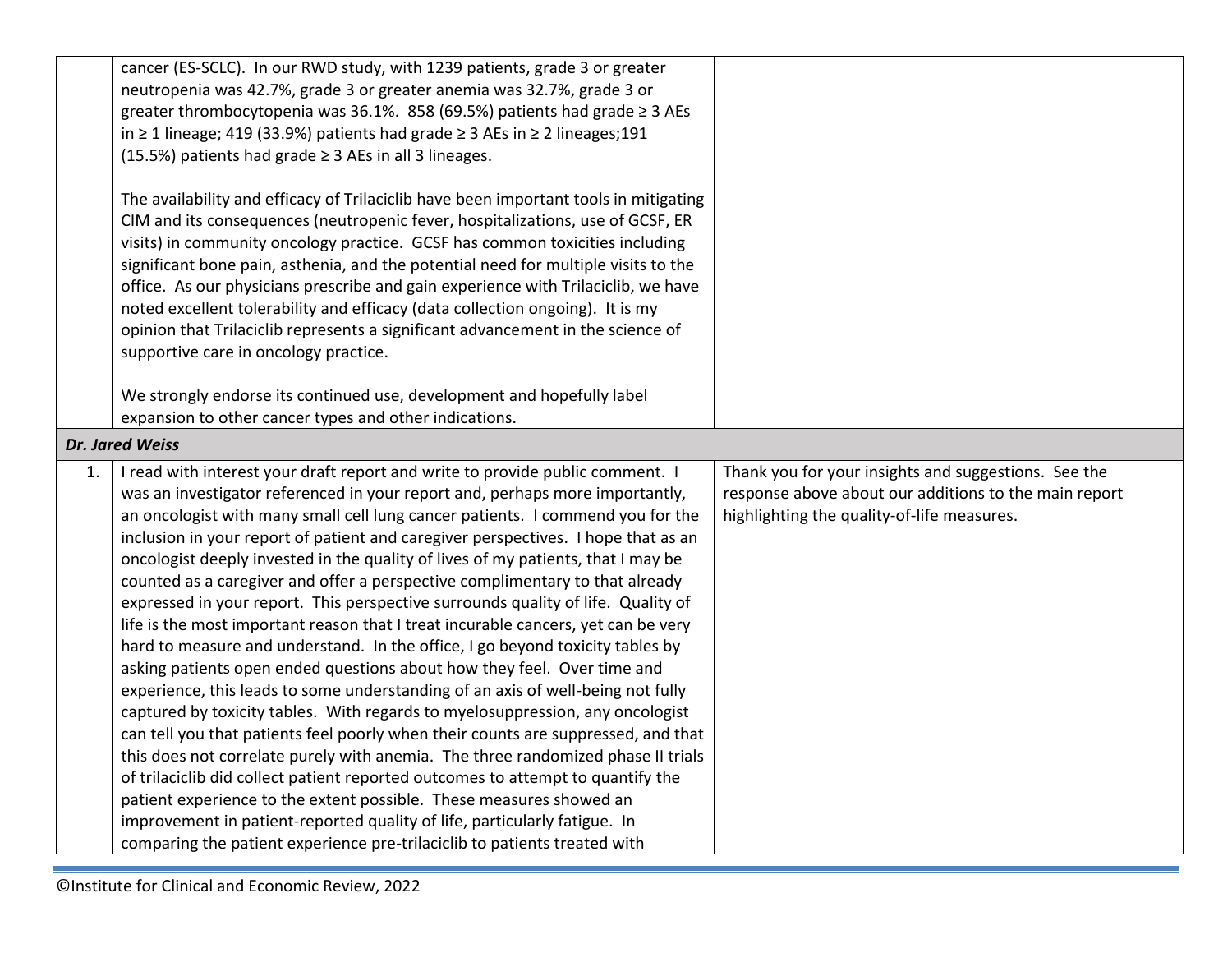<span id="page-15-0"></span>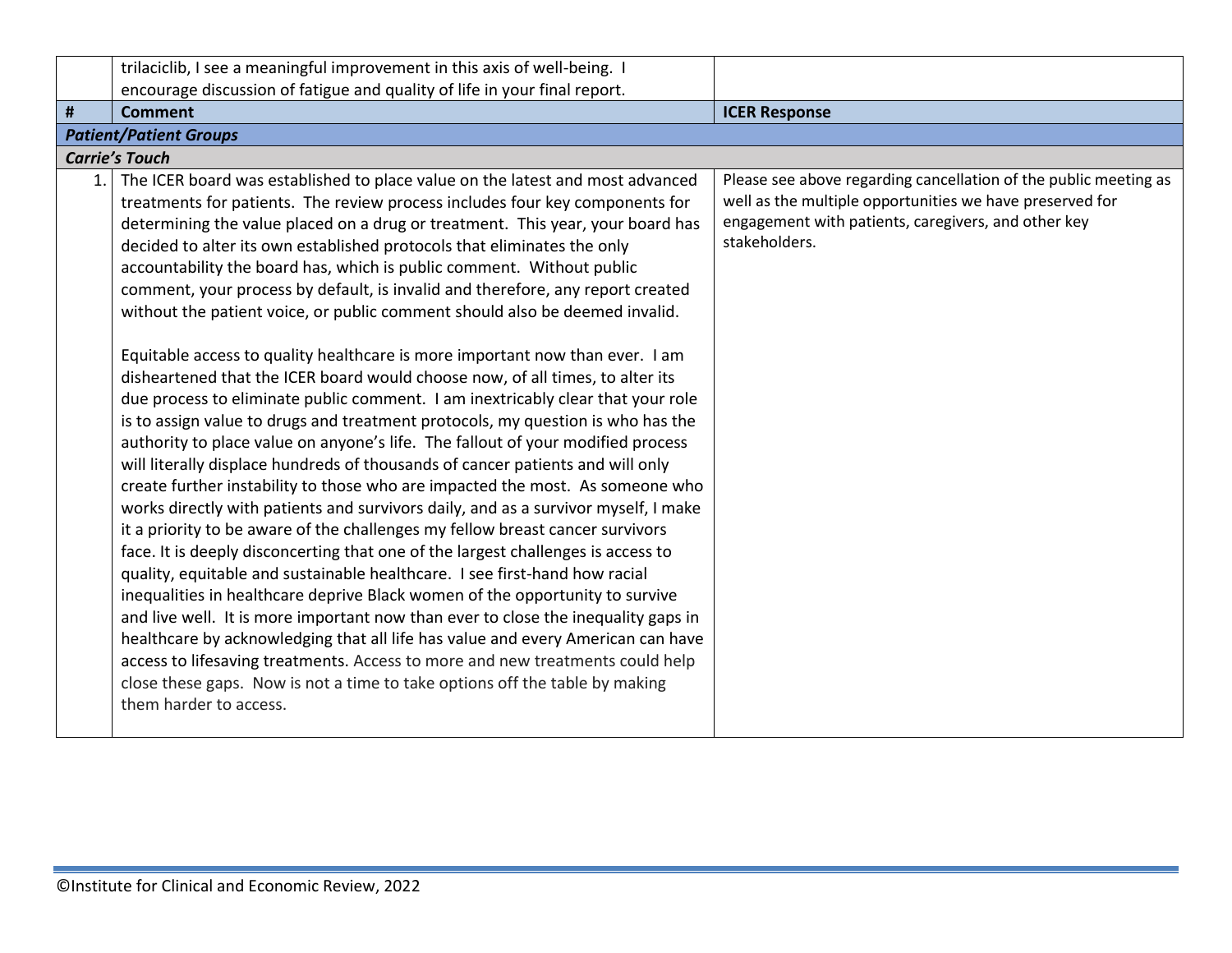|     | Delays in care, and access barriers on breakthrough treatments, are detrimental for<br>the patient leading to more advanced stages of the disease and higher mortality<br>rates. These reasons and more are why patients - and the community-based<br>organizations who advocate on their behalf must be part of the decision-making<br>conversations that impact access to care. I strongly urge the members of the ICER<br>board to reconsider deciding on reviewing the new treatments for chemotherapy-<br>induced neutropenia without providing the cancer community the opportunity to<br>voice their concerns at a public meeting.<br><b>Lung Cancer Foundation of America</b>                                                                                                                                                                                                                                                                                                                   |                                                                                                                                                                                                                                                                                                                                                                                                                                                                                                                                                                                                                                                                                                                                                                                                                    |
|-----|---------------------------------------------------------------------------------------------------------------------------------------------------------------------------------------------------------------------------------------------------------------------------------------------------------------------------------------------------------------------------------------------------------------------------------------------------------------------------------------------------------------------------------------------------------------------------------------------------------------------------------------------------------------------------------------------------------------------------------------------------------------------------------------------------------------------------------------------------------------------------------------------------------------------------------------------------------------------------------------------------------|--------------------------------------------------------------------------------------------------------------------------------------------------------------------------------------------------------------------------------------------------------------------------------------------------------------------------------------------------------------------------------------------------------------------------------------------------------------------------------------------------------------------------------------------------------------------------------------------------------------------------------------------------------------------------------------------------------------------------------------------------------------------------------------------------------------------|
| 1.1 | As a patient advocacy organization, we recognize the challenge in evaluating<br>effectiveness, access, and cost of new and developing health care interventions.<br>We also applaud your commitment to understanding the patient perspectives<br>and would like to share the following perspectives both from our organization<br>and from our patient speaker's bureau about the debilitating effects of<br>chemotherapy and the unmet need to mitigate them. We are concerned that<br>your draft analysis of Chemotherapy-Induced Neutropenia does not capture the<br>real-world impact of chemotherapy on the lives of cancer patients.<br>Montessa L., SCLC lung cancer:<br>"Chemo literally knocks me out. It's like walking with legs of cement. I'm<br>$\bullet$<br>not even able to walk up and down a few stairs. I'm always concerned<br>about being near family members as they can easily make me very ill<br>without even knowing. And lots of blood work."<br>Lysa B., ROS1+ lung cancer: | Thank you for helping to expand on the patient experience of<br>chemotherapy. However, our review is not focused<br>specifically on chemotherapy. We were trying to capture the<br>particular experiences of patients who suffer neutropenia or<br>other forms of myelosuppression as these are the adverse<br>events that the new therapies are hoping to limit.<br>We added an additional patient story describing her initial<br>experiences with chemotherapy and the contrast in her<br>experience when she received trilaciclib. We think that story<br>captures some of the flavor of the anecdotes that you<br>provided.<br>Of course, each patient is an individual with unique<br>characteristics and unique experiences from chemotherapy.<br>A single evidence assessment can never completely capture |
|     | Side effects of chemotherapy for me included, "debilitating fatigue for<br>several days; avoiding friends with young kids and large groups because of<br>weakened immune system; and low white blood cell counts that sometimes<br>cause a delay in treatment."<br>Terri C., KRAS Lung Cancer Patient, Advocate - Director, Founder, KRAS Kickers:<br>"Chemo fatigue is like trying to swim in peanut butter in hopes of getting to<br>$\bullet$<br>an island of safety. Shouldn't this be studied, managed to be reduced? or<br>prevented?"<br>Gina H., ALK+ non-small cell lung cancer:                                                                                                                                                                                                                                                                                                                                                                                                               | the full heterogeneity of the patient experience.                                                                                                                                                                                                                                                                                                                                                                                                                                                                                                                                                                                                                                                                                                                                                                  |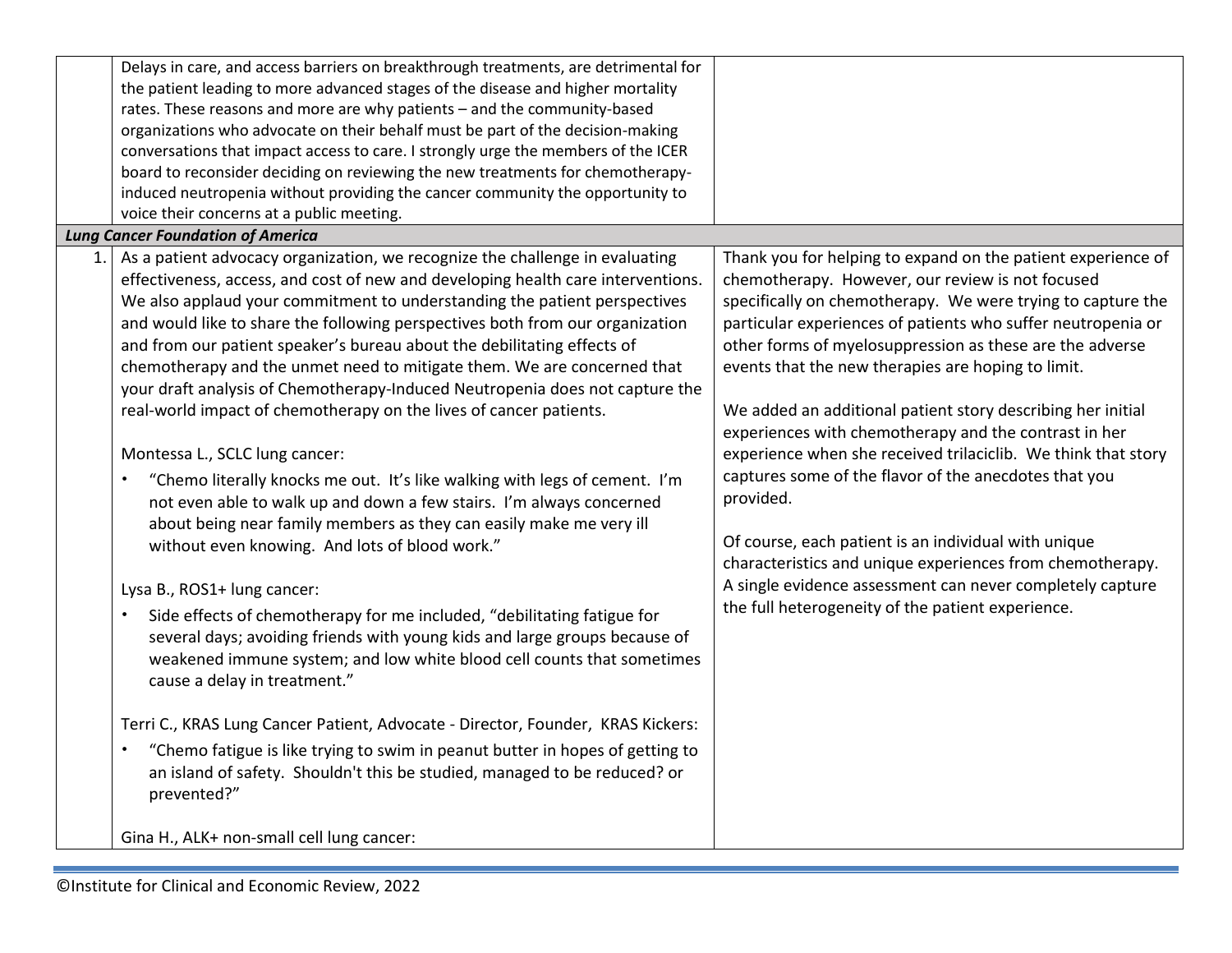|    | "I was diagnosed with stage IV lung cancer in 2015. I was given biomarker          |                                                                  |
|----|------------------------------------------------------------------------------------|------------------------------------------------------------------|
|    | testing and my first treatment was a targeted therapy pill. Then I ran out of      |                                                                  |
|    | targeted therapies. In April of 2021 I started chemotherapy. When I got home,      |                                                                  |
|    | the exhaustion hit. Taking a nap was not optional. When I got tired, I had to go   |                                                                  |
|    | down. My immune system was compromised and so I couldn't get out in public,        |                                                                  |
|    | particularly because of the fear of COVID. After 6 years of living with cancer,    |                                                                  |
|    | chemo made me feel like a cancer patient. Then, a clinical trial opened, and I     |                                                                  |
|    | had a chance to go back on a combination of targeted therapies. I withdrew         |                                                                  |
|    | from the trial after 9 months because the experimental drug made me feel like I    |                                                                  |
|    | couldn't breathe. I went from participating in Cross-Fit in October to not being   |                                                                  |
|    | able to walk up the stairs in November and unable to get off the couch in Dec.     |                                                                  |
|    | Today, I'm actually looking forward to starting chemo to help tame the cancer,     |                                                                  |
|    | and hopefully help my SOB and chest pain. I know it will make me tired, lose my    |                                                                  |
|    | hair, and limit my activities, but I also know it could help me have more time     |                                                                  |
|    | with my family. My quality of life may likely decline, but I'm thankful to be able |                                                                  |
|    | to have more time with them.                                                       |                                                                  |
| 2. | In addition to reducing quality of life, adverse events such as low blood cell     | Thank you. Dorothy T. submitted her own story and we have        |
|    | counts often require additional treatments and, in severe cases,                   | both responded to her comments and have added her                |
|    | hospitalizations, which can compromise patient outcomes. Among our goals as        | feedback to the section on "Patient and Caregiver                |
|    | an organization is to ensure access to novel drugs, and we feel any obstacles to   | Perspectives."                                                   |
|    | access would be detrimental to patient well-being.                                 |                                                                  |
|    |                                                                                    |                                                                  |
|    | I'll close with a statement from small-cell lung cancer patient Dorothy T., who    |                                                                  |
|    | describes the dramatic difference a treatment like trilaciclib made the second     |                                                                  |
|    | time she went through chemotherapy:                                                |                                                                  |
|    | "When my lung cancer recurred, I spoke to my doctor about the unbearable           |                                                                  |
|    | experience of chemotherapy. I told him I'd rather die than go through chemo        |                                                                  |
|    | treatments again. He told me about a drug that had been approved to help           |                                                                  |
|    | protect against the worst of the side effects I'd gone through. I can't say enough |                                                                  |
|    | about the difference it made in my life. I wasn't sick, I wasn't exhausted, and    |                                                                  |
|    | the best part was my cell count didn't go down. It's scary to think I almost       |                                                                  |
|    | decided to give up on treating my lung cancer rather than go through               |                                                                  |
|    | chemotherapy ever again."                                                          |                                                                  |
|    | <b>Tigerlily Foundation</b>                                                        |                                                                  |
| 1. | Lack of Clinical Trial Data to Include Black Patients. For any treatment to be     | Thank you for your comment. We wholeheartedly agree that         |
|    | most effective for all populations, it is important to have equal representation.  | it is essential that clinical trial populations reflect the full |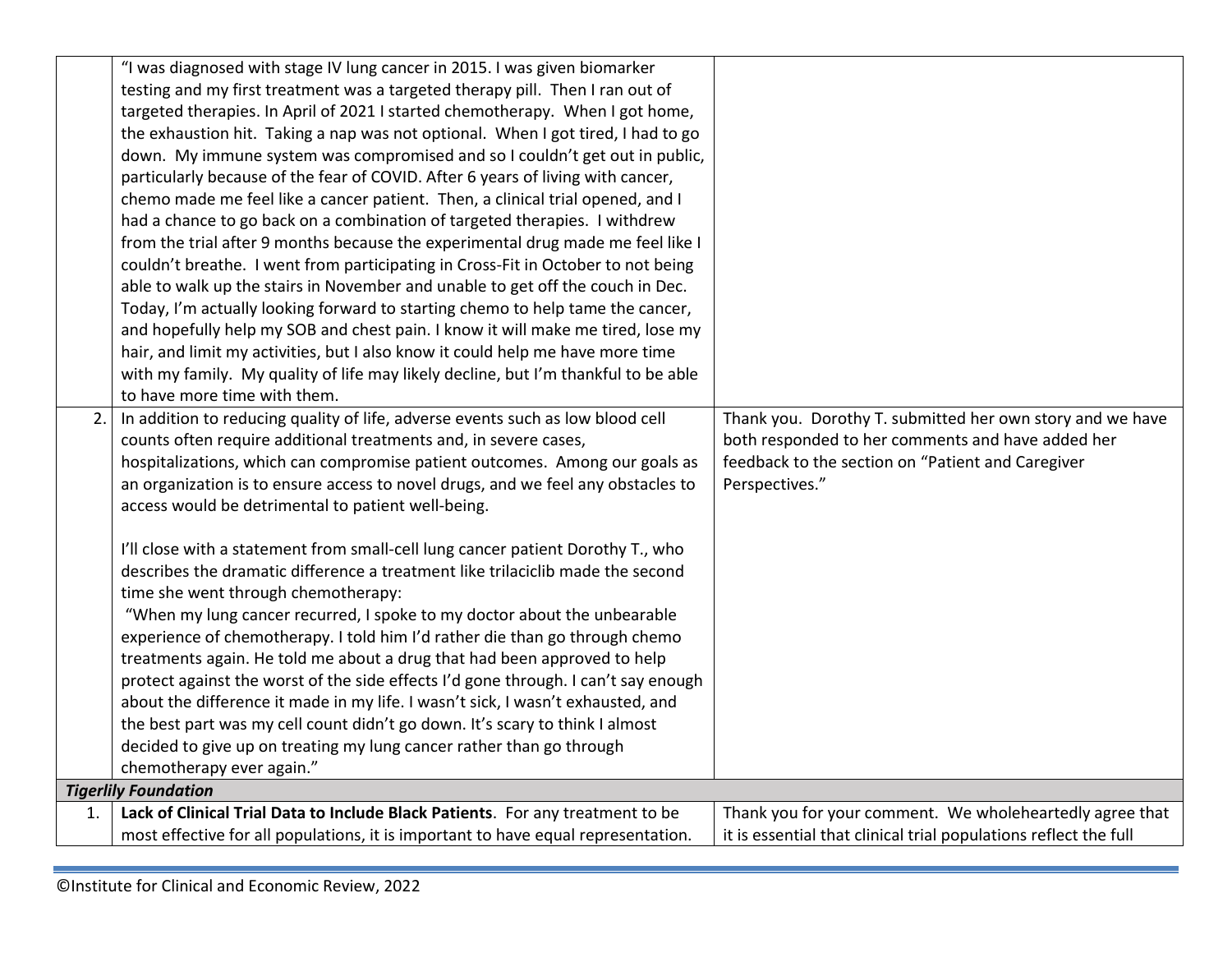|    | You are relying on clinical trial data that excludes marginalized groups of<br>patients, as they are not adequately represented in trials, meaning that you are<br>making decisions for millions of people about whether these drugs/treatments<br>are cost effective for white patients only. This is gross negligence on your part<br>and is part of why inherent racism still permeates many of our systems today.<br>Studies and data show diverse patient involvement is key to developing<br>effective treatments and guidance has been developed by government agencies<br>for this very reason. We have collectively worked hard to ensure the patient<br>voice is included throughout this process, including from trial design through<br>after market analysis. Limiting patient access to provide feedback at this stage | spectrum of patients affected by the disease. In fact, we have<br>a section of our report that highlights populations who are<br>particularly affected by the disease of interest but may be<br>under-represented in the clinical trial data (see recent reports<br>on Lupus Nephritis and Myasthenia Gravis, where this was a<br>particular issue for Black patients.) Please continue to shine<br>light on these structural issues and advocate for change at<br>the level of the FDA, so that manufacturers are sent a clear<br>message that pivotal clinical trials should represent the<br>populations affected by disease. |
|----|--------------------------------------------------------------------------------------------------------------------------------------------------------------------------------------------------------------------------------------------------------------------------------------------------------------------------------------------------------------------------------------------------------------------------------------------------------------------------------------------------------------------------------------------------------------------------------------------------------------------------------------------------------------------------------------------------------------------------------------------------------------------------------------------------------------------------------------|----------------------------------------------------------------------------------------------------------------------------------------------------------------------------------------------------------------------------------------------------------------------------------------------------------------------------------------------------------------------------------------------------------------------------------------------------------------------------------------------------------------------------------------------------------------------------------------------------------------------------------|
|    | sets back that momentum and infringes on patient rights. It also sends the<br>message that ICER is above proven best practices.                                                                                                                                                                                                                                                                                                                                                                                                                                                                                                                                                                                                                                                                                                      | We have added your insights on underrepresentation of Black<br>patients in clinical trials to the "Patient and Caregiver<br>Perspectives" section of the report.                                                                                                                                                                                                                                                                                                                                                                                                                                                                 |
|    |                                                                                                                                                                                                                                                                                                                                                                                                                                                                                                                                                                                                                                                                                                                                                                                                                                      | Please see our response to the comment above regarding<br>opportunities for public engagement, even without a public<br>meeting on the topic.                                                                                                                                                                                                                                                                                                                                                                                                                                                                                    |
| 2. | Review of Medications Not Yet Approved by FDA. There an issue with<br>analyzing drugs/treatments that have not been approved by the FDA for, as the<br>FDA is an entity that is in place to ensure the safety of human beings who use<br>drugs/treatments. In addition, since people of color are not sufficiently<br>represented, the efficacy/safety of such protocols for this population is unclear.                                                                                                                                                                                                                                                                                                                                                                                                                             | We recognize that data are often limited for new treatments.<br>However, patients, clinicians, and insurers are still faced with<br>decisions about how to best use these treatments once they<br>are approved for use by the FDA. Thus, we view comparative<br>effectiveness research and economic modeling as important<br>ways to identify key inputs that impact the effectiveness and<br>cost of a new treatment. Our report highlights the limitations<br>of these data as well.                                                                                                                                           |
| 3. | Putting Cost Before Human Life. What you are doing is negligent and setting a<br>scary precedent- putting cost and utilization management before patient needs.<br>Chemotherapy-induced neutropenia is a severe side effect of chemotherapy<br>that increases risk of infection and hospitalization. Not only does this condition<br>affect the patient's ability to adhere to treatment, but negatively impacts<br>quality of life and poses a risk of death. It is unconscionable that you would put<br>money before human life.                                                                                                                                                                                                                                                                                                   | Health systems that overpay for new treatments face<br>challenges in funding other valuable drugs and services,<br>putting patients at risk. This also leads to inexorably higher<br>insurance premiums, pricing some patients out of the market<br>and harming all of us.<br>Further, as noted above, the cost-effectiveness analyses<br>presented are only one part of this report. It also includes a<br>detailed review of the existing literature as well as input from<br>stakeholders highlighting potential other benefits of these                                                                                      |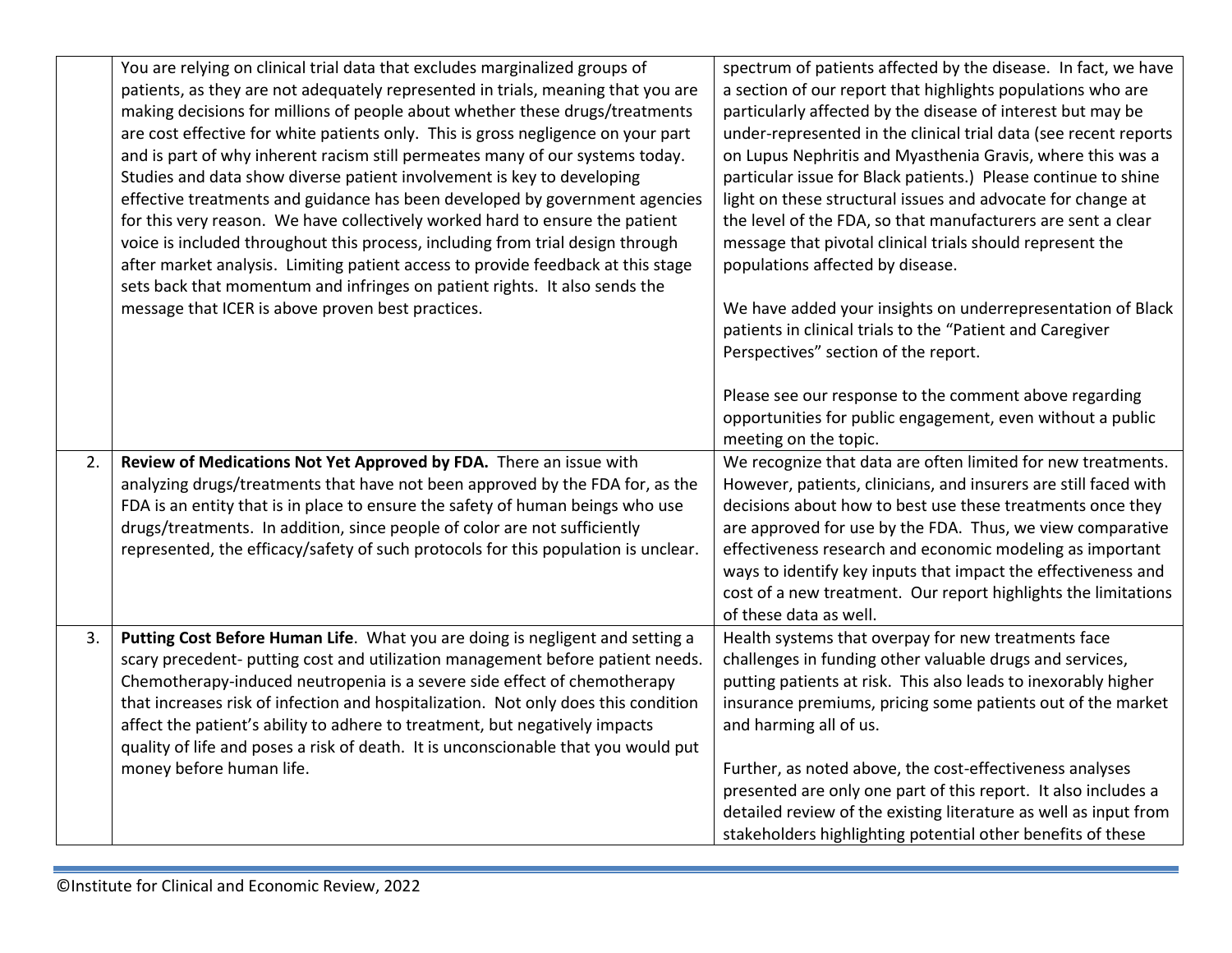|    |                                                                                  | agents as well as key contextual factors that should be                                                                           |
|----|----------------------------------------------------------------------------------|-----------------------------------------------------------------------------------------------------------------------------------|
|    |                                                                                  | considered by policymakers.                                                                                                       |
| 4. | Lack of Patient Engagement in Public Comment. One of the two therapies           | Please see above regarding the multiple opportunities that                                                                        |
|    | under your review has not been FDA-approved and has been pulled back from        | we have preserved for patients, caregivers, and other                                                                             |
|    | the FDA approval process. Despite this, you are moving forward with your final   | members of the community to engage with this topic and                                                                            |
|    | report - cancelling the only public meeting for your review of two drugs for the | report, including the opportunity for public comment on the                                                                       |
|    | prevention of chemotherapy-induced neutropenia - meaning that you are            | draft report.                                                                                                                     |
|    | moving forward without providing the cancer community the opportunity to         |                                                                                                                                   |
|    | voice their concerns at a public meeting, one of the few opportunities for       |                                                                                                                                   |
|    | patient input. Representation is critically important to ensuring that people of |                                                                                                                                   |
|    | all colors, particularly BIPOC populations have access to the best treatments.   |                                                                                                                                   |
|    | Not having a voice could mean loss of quality of life, and in some instances,    |                                                                                                                                   |
|    | have fatal consequences. We must have agencies and leaders now more than         |                                                                                                                                   |
|    | ever to be including patient advocates throughout this process. Black and        |                                                                                                                                   |
|    | Brown people, have higher mortality rates and face many health disparities, and  |                                                                                                                                   |
|    | Black women, in particular, have higher mortality rates from breast cancer. As   |                                                                                                                                   |
|    | an advocate for populations such as these, we find it shocking that you would    |                                                                                                                                   |
|    | deny human beings the opportunity to have a voice.                               |                                                                                                                                   |
|    | <b>TOUCH The Black Breast Cancer Alliance</b>                                    |                                                                                                                                   |
|    |                                                                                  |                                                                                                                                   |
| 1. | The mortality rate for Black Women with breast cancer is 41% higher than         | Thank you for your important input. We have added it to the                                                                       |
|    | White Women. Black women have a 39% higher recurrence rate than White            | "Patient and Caregiver Perspectives" section.                                                                                     |
|    | women. Black Women under the age of 35 get breast cancer at twice the rate       |                                                                                                                                   |
|    | and die at three times the rate. We cannot afford not to get the best care and   |                                                                                                                                   |
|    | opportunities to save our lives.                                                 |                                                                                                                                   |
| 2. | The cancellation by the Institute for Clinical and Economic Review of the        | Please see our response above regarding the multiple                                                                              |
|    | meeting to review the two drugs for the prevention of chemotherapy-induced       | opportunities that ICER has preserved for public engagement                                                                       |
|    | neutropenia is an unfortunate circumstance.                                      | in the process and report, despite our decision to cancel the                                                                     |
|    |                                                                                  | public meeting.                                                                                                                   |
|    | Since the FDA did not approve one of the drugs under review, we are now faced    |                                                                                                                                   |
|    | with the fact that the clinical performance between these therapies has not      | Please also see our response above regarding our decision                                                                         |
|    | been adequately scrutinized. This is making it difficult to conduct a reliable   | not to directly compare these therapies, which are used in                                                                        |
|    | comparison. Because ICER has continued to move forward with a report             | different populations and with a different treatment                                                                              |
|    | containing speculative information, we are now in a situation that can lead to   | paradigm-direct comparison would be irresponsible.                                                                                |
|    | poor decision making, that may impact patient care and the exclusion of a drug   |                                                                                                                                   |
|    | that could be of significant benefit to a patient.                               | Finally, despite the decision to cancel the public meeting, we<br>felt strongly that stakeholders deserved to see all of the data |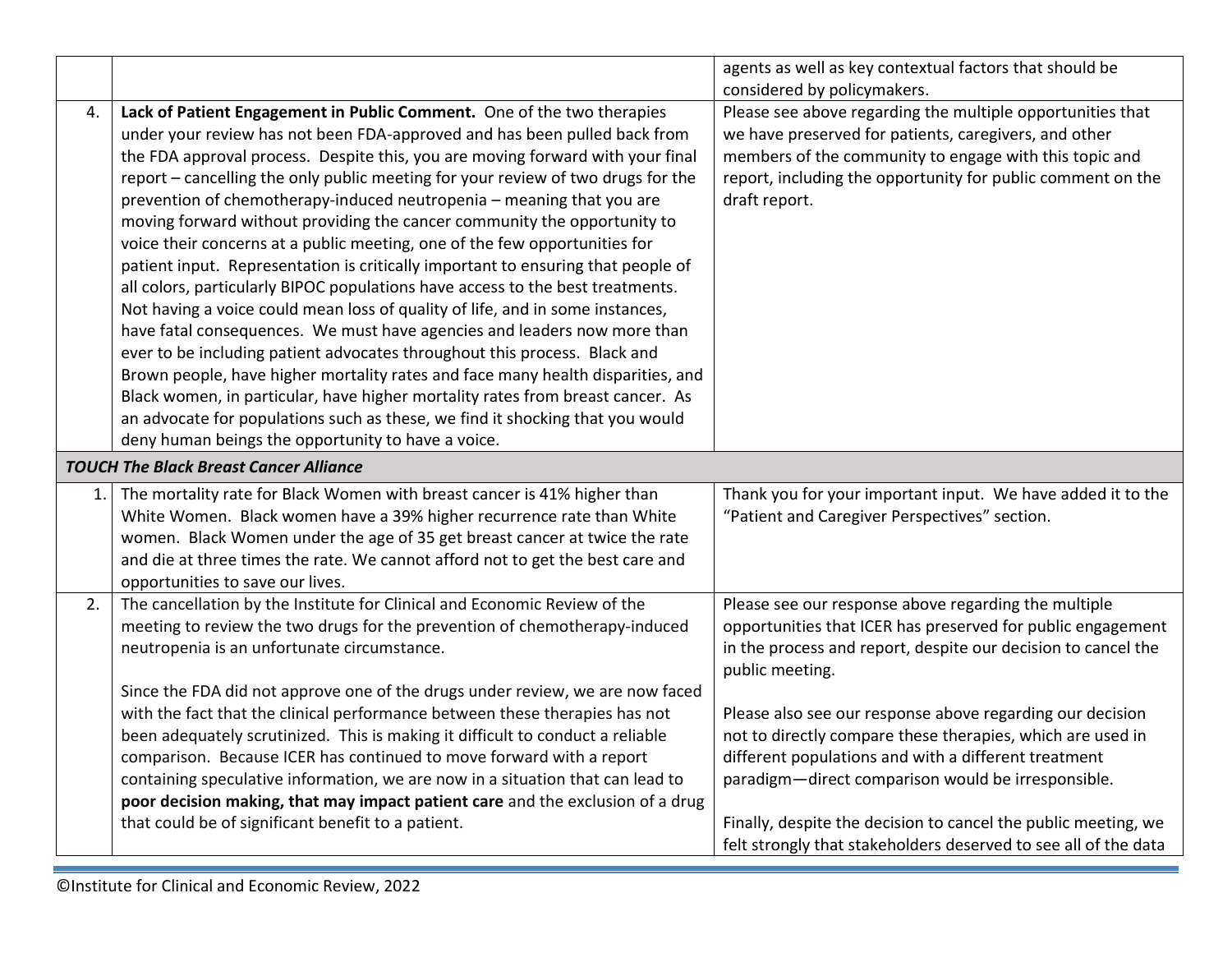|    | My organization focuses on getting more black women into clinical trials - an<br>ongoing effort. And until minority representation in research increases,<br>advocates like me and my advocacy partners are left conveying our<br>communities' experience through other avenues - like public meetings.<br>We need access to more and different medications to combat breast cancer and<br>its related conditions like neutropenia. Frankly depriving us the public meeting<br>is akin to removing the voice of Black women, who experience the highest rate                                                                                                                                                                                                                                                                                                                                                                                                                                                                                                                                                                                                                                                                                                                                                                                                                                                                                                                                                                                                                                                                       | generated for these therapies to date as well as our<br>interpretation of it.                                                                                            |  |  |
|----|------------------------------------------------------------------------------------------------------------------------------------------------------------------------------------------------------------------------------------------------------------------------------------------------------------------------------------------------------------------------------------------------------------------------------------------------------------------------------------------------------------------------------------------------------------------------------------------------------------------------------------------------------------------------------------------------------------------------------------------------------------------------------------------------------------------------------------------------------------------------------------------------------------------------------------------------------------------------------------------------------------------------------------------------------------------------------------------------------------------------------------------------------------------------------------------------------------------------------------------------------------------------------------------------------------------------------------------------------------------------------------------------------------------------------------------------------------------------------------------------------------------------------------------------------------------------------------------------------------------------------------|--------------------------------------------------------------------------------------------------------------------------------------------------------------------------|--|--|
|    | of breast cancer mortality of any racial or ethnic group.<br>We are extremely disheartened that ICER's plan to cancel an opportunity to<br>speak out about the experience of living with chemotherapy-induced<br>neutropenia or the value they see in new treatment options will be a detriment<br>not only to the type of treatments available to an individual but also the quality<br>of life of those patients.                                                                                                                                                                                                                                                                                                                                                                                                                                                                                                                                                                                                                                                                                                                                                                                                                                                                                                                                                                                                                                                                                                                                                                                                                |                                                                                                                                                                          |  |  |
|    | <b>Dorothy Turner</b>                                                                                                                                                                                                                                                                                                                                                                                                                                                                                                                                                                                                                                                                                                                                                                                                                                                                                                                                                                                                                                                                                                                                                                                                                                                                                                                                                                                                                                                                                                                                                                                                              |                                                                                                                                                                          |  |  |
| 1. | I'm a small-cell lung cancer patient, and I'm writing on behalf of COSELA. I know<br>your role is an important one - to evaluate drugs for their benefit and value to<br>patients. I'm here to tell you that you cannot put a price on the benefit that<br>trilaciclib provided to me. When I first had lung cancer several years ago, I was<br>prescribed chemotherapy. It was indescribably awful, like an out-of-body<br>experience. I'd fall on the floor at night going to bathroom. I couldn't take a<br>shower for five days. I couldn't eat anything, and I lost 50 lbs. They admitted<br>me to hospital, and I ended up staying there for 4 days after each treatment.<br>My white cell counts went from 9,000 to 300. The doctor said he was so afraid<br>for me. I really, really thought I was dying. I once said to God, "I'm ready. Take<br>me." After that experience, I said I'd never, ever get chemotherapy again, and I<br>meant it. Last year, I went in for a CT scan and they found a spot on my lung.<br>They told me I'd need chemotherapy again, and I refused at first. I was seeing a<br>new doctor, and he told me about a drug (COSELA) that could help protect me<br>against some of the worst side effects I'd experienced. I can't say enough about<br>the difference it's made. With COSELA, I feel a hundred percent better than I<br>did during the first round of chemo. I might have lost eight pounds but that's it.<br>I'm eating, I don't look like I'm sick, and I don't feel like I have cancer. It's scary<br>to think I almost decided to give up on treating my cancer rather than go | Thank you for sharing your experiences with cancer and<br>trilaciclib. We have incorporated them into the "Patient and<br>Caregiver Perspectives" section of the report. |  |  |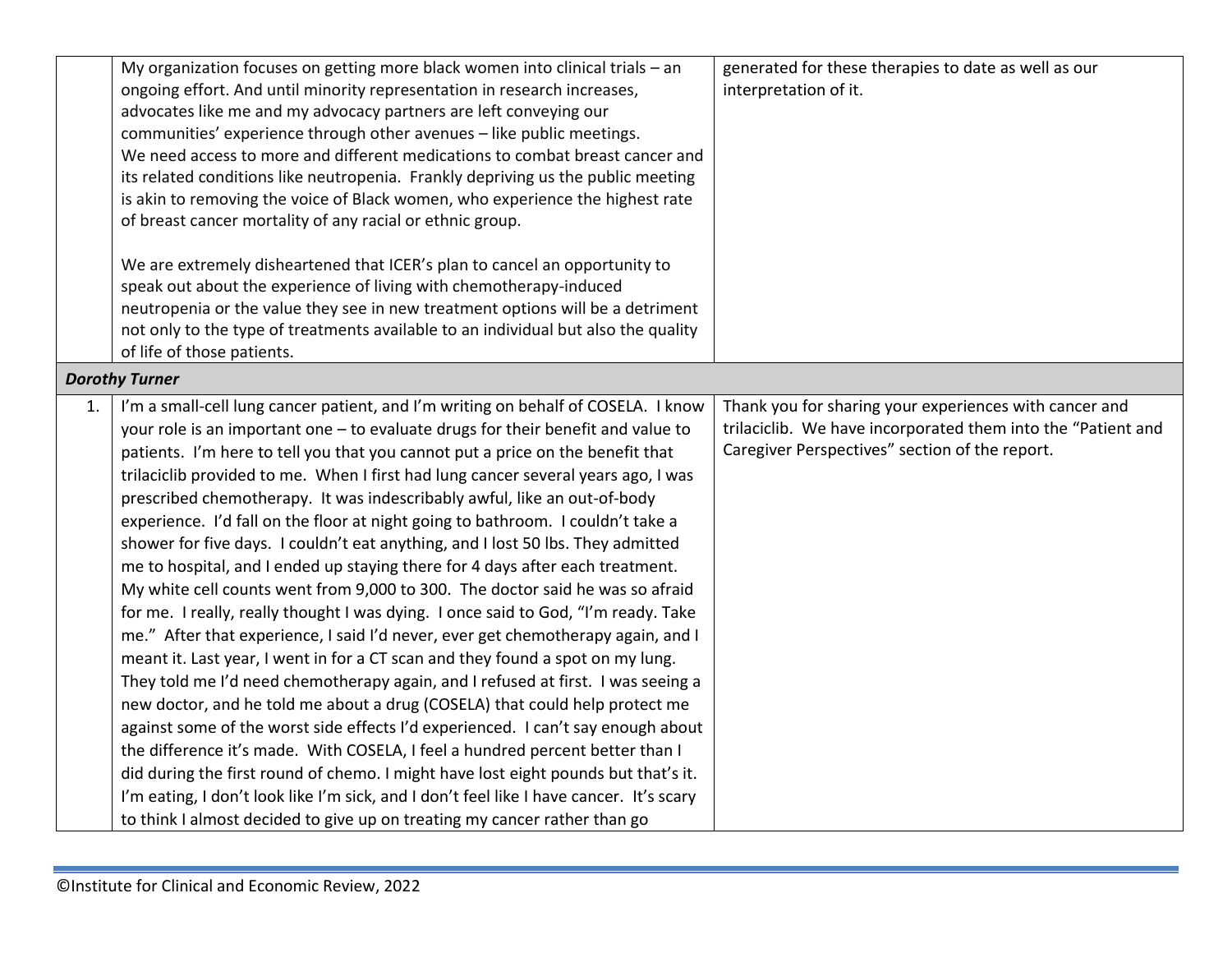<span id="page-21-0"></span>

|                     | through chemotherapy again. It's important that all patients who need it can                                                                                      |                                                                                                                           |  |
|---------------------|-------------------------------------------------------------------------------------------------------------------------------------------------------------------|---------------------------------------------------------------------------------------------------------------------------|--|
|                     | get access to this drug, because the difference it can make is truly remarkable.                                                                                  |                                                                                                                           |  |
| #                   | <b>Comment</b>                                                                                                                                                    | <b>ICER Response</b>                                                                                                      |  |
| <b>Other</b>        |                                                                                                                                                                   |                                                                                                                           |  |
|                     | <b>Institute for Patient Access</b>                                                                                                                               |                                                                                                                           |  |
| 1.1                 | ICER has announced its intent to issue a final evidence report in this review                                                                                     | Please see above regarding cancellation of the public meeting                                                             |  |
|                     | without first holding a public hearing, a highly unusual decision. It is                                                                                          | as well as the multiple opportunities we have preserved for                                                               |  |
|                     | disappointing to see ICER moving forward in this manner after denying patients                                                                                    | engagement with patients, caregivers, and other key                                                                       |  |
|                     | and advocacy organizations the public opportunity to participate in the only                                                                                      | stakeholders.                                                                                                             |  |
|                     | open component of ICER's assessment process.                                                                                                                      |                                                                                                                           |  |
| 2.                  | IfPA has previously raised concerns about ICER's habit of prematurely initiating                                                                                  | Please see our responses above regarding the need for ICER                                                                |  |
|                     | reviews. The FDA's approval should be complete before ICER initiates a value                                                                                      | to tie its process to the FDA regulatory timeline, as well as the                                                         |  |
|                     | assessment. Federal officials review all available data before making a                                                                                           | interest in making all information on these agents generated                                                              |  |
|                     | determination about the safety and efficacy of new treatments. It is their job to                                                                                 | to date publicly available.                                                                                               |  |
|                     | decide whether a breakthrough medication should be approved for use. In                                                                                           |                                                                                                                           |  |
|                     | some cases, as with plinabulin, federal officials may determine that more data is                                                                                 |                                                                                                                           |  |
|                     | needed. Decisions like these render ICER's assumptions and calculations                                                                                           |                                                                                                                           |  |
|                     | incomplete. This can be avoided in the future by reviewing only federally                                                                                         |                                                                                                                           |  |
|                     | approved drugs and devices.                                                                                                                                       |                                                                                                                           |  |
| 3.                  | Rather than suspend or pause this review due to the unforeseen circumstance<br>surrounding plinabulin, ICER instead announced it will fast track and finalize the | Please see above regarding meeting cancellation and our<br>preservation of multiple opportunities for patient, caregiver, |  |
|                     | review with process changes.                                                                                                                                      | and other stakeholder engagement with the process and                                                                     |  |
|                     |                                                                                                                                                                   | report.                                                                                                                   |  |
|                     | While altering a well-documented process midway through is cause for concern,                                                                                     |                                                                                                                           |  |
|                     | the cancellation of the only public meeting is particularly alarming. The public                                                                                  |                                                                                                                           |  |
|                     | meeting would have given the cancer community an opportunity to hear and                                                                                          |                                                                                                                           |  |
|                     | see the process unfold. It would have also provided a platform for stakeholders                                                                                   |                                                                                                                           |  |
|                     | to express their experiences and raise concerns directly to reviewers.                                                                                            |                                                                                                                           |  |
| <b>Paul Langley</b> |                                                                                                                                                                   |                                                                                                                           |  |
| 1.                  | While the utility of preference scales are ordinal scores with a limited                                                                                          | Thank you, your concerns are noted. As we have expressed                                                                  |  |
|                     | (nonparametric) application in statistical analysis, in previous correspondence, I                                                                                | before, we (and most health economists) are confident that                                                                |  |
|                     | have pointed to a somewhat cavalier attitude in your consultant's modeling.                                                                                       | changes in the EQ-5D (and other multi-attribute utility                                                                   |  |
|                     | This is shown in lumping together preference (or utility) scores from different                                                                                   | instruments) do have ratio properties. The EQ-5D value sets                                                               |  |
|                     | instruments. This model seems no different with EQ-5D scores (it is not clear is                                                                                  | are based on time trade-off assessments (which are interval                                                               |  |
|                     | these are EQ-5D-3L or EQ-5D-5L) lumped together with utility scores from a                                                                                        | level), with preference weights assigned to different                                                                     |  |
|                     | variant of the standard gamble technique and time trade off (TTO). There                                                                                          | attributes. We fail to see why this should be considered as an                                                            |  |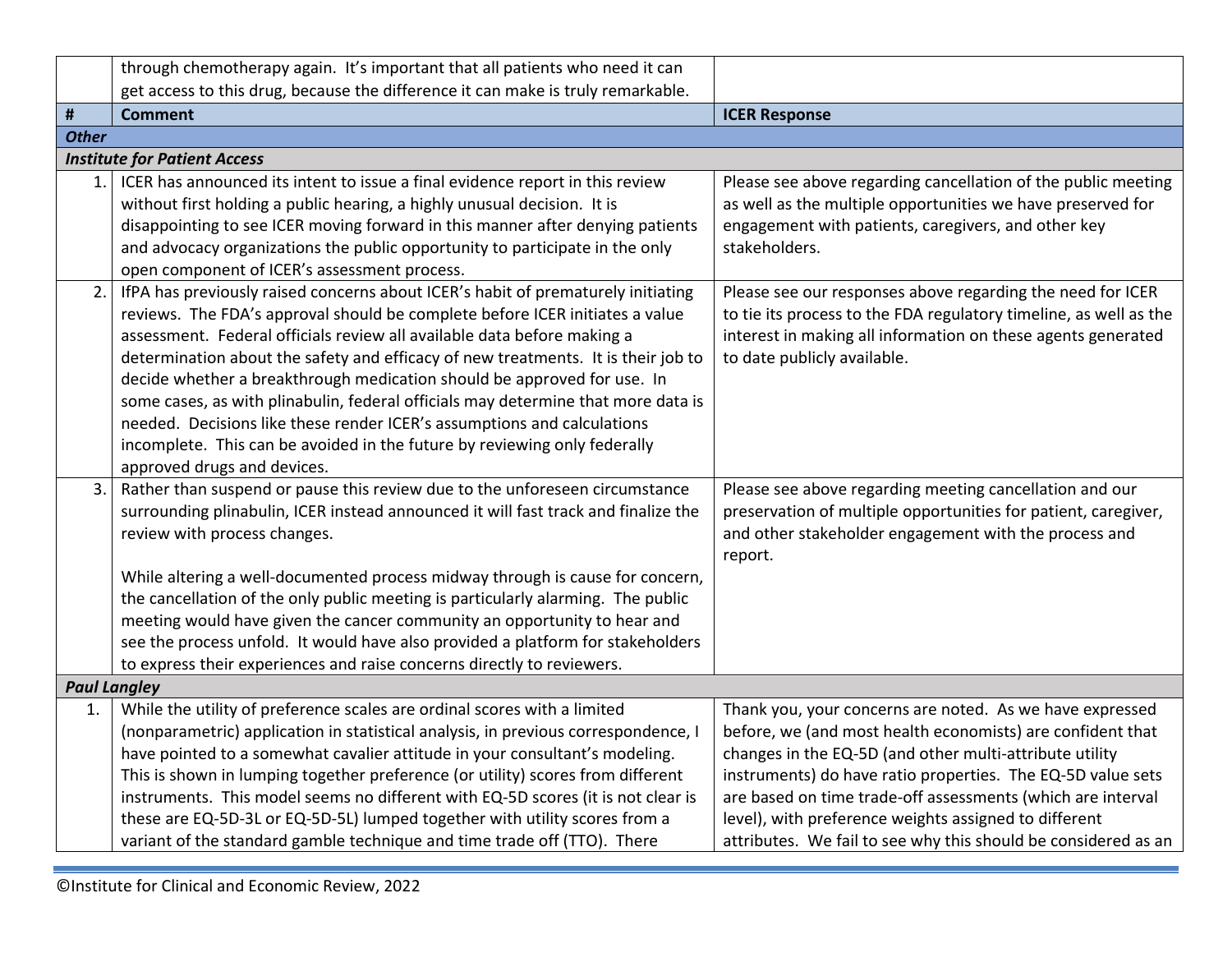appears to be no attempt to crosswalk or map these to a common base. Caution is required, as stated by Drummond et al in their primer on creating imaginary claims: in response to the question as to which system to use they point out that the decision does matter as *These systems are far from identical. They differ in the dimensions of health they cover, on the number of levels defined on each dimension, the description of those levels, and the severity of the most severe level.* I can only surmise that where utility scores are difficult to find for the model, whatever you can find will suffice irrespective of their origin and health state description.

If, as you claim, health economists have confidence that the ordinal preference scales have a true zero, then there is the question of negative values or 'states worse than death. The fact that the composite scoring algorithms that support ordinal preference scores can generate negative values or states worse than death has been recognized since the algorithms were first applied; the response has been to ignore this unfortunate characteristic or, more bluntly, sweep it under the carpet. In the case of the EQ-5D-3L, for example, the most widely applied composite preference score, the algorithm determines scoring range is from  $1$  = perfect health to -0.58 (with death = 0). In the case of the application of utilities in model claims there are two questions of interest: (i) what is the distribution of ranked values for a given target patient population and (ii) what is the impact of negative values (if present) on the overall 'average' EQ-5D-3L score. These are never addressed; least of all in your modeled claims. The average is, of course, disallowed as the score is ordinal (and disallowed also because it is dimensionally heterogeneous), but this is the form in which it is usually presented, with equally disallowed measures of dispersion (e.g., standard deviations, range). Interpreting a positive 'average' preference score which includes negative values is impossible; particularly as the average is meaningless.

It should not be though that negative 'average' ordinal preference scores are relatively infrequent. The best example of the pervasiveness of these negative scores is from the Tufts Medical Center Cost-Effectiveness Analysis (CEA) database. This database was initiated 46 years ago and comprises extracts from studies (now over 8000) that have presented cost-utility analyses. Apart from summarizing preference or utility scores from the various multiattribute instruments, the data base includes a range of impossible mathematical

ordinal (ranked) scale. The dead state represents a natural zero point on a scale of health-related quality of life. Negative utility values on the EQ-5D scale represent states considered worse than dead. We do not find that this lacks face validity. We also appreciate the concerns about relying solely on QALYs. They are only one component of the value assessment, and many of the issues you raise are part of the "Potential Other Benefits and Contextual Considerations" section, which are essential in assessing value.

©Institute for Clinical and Economic Review, 2022